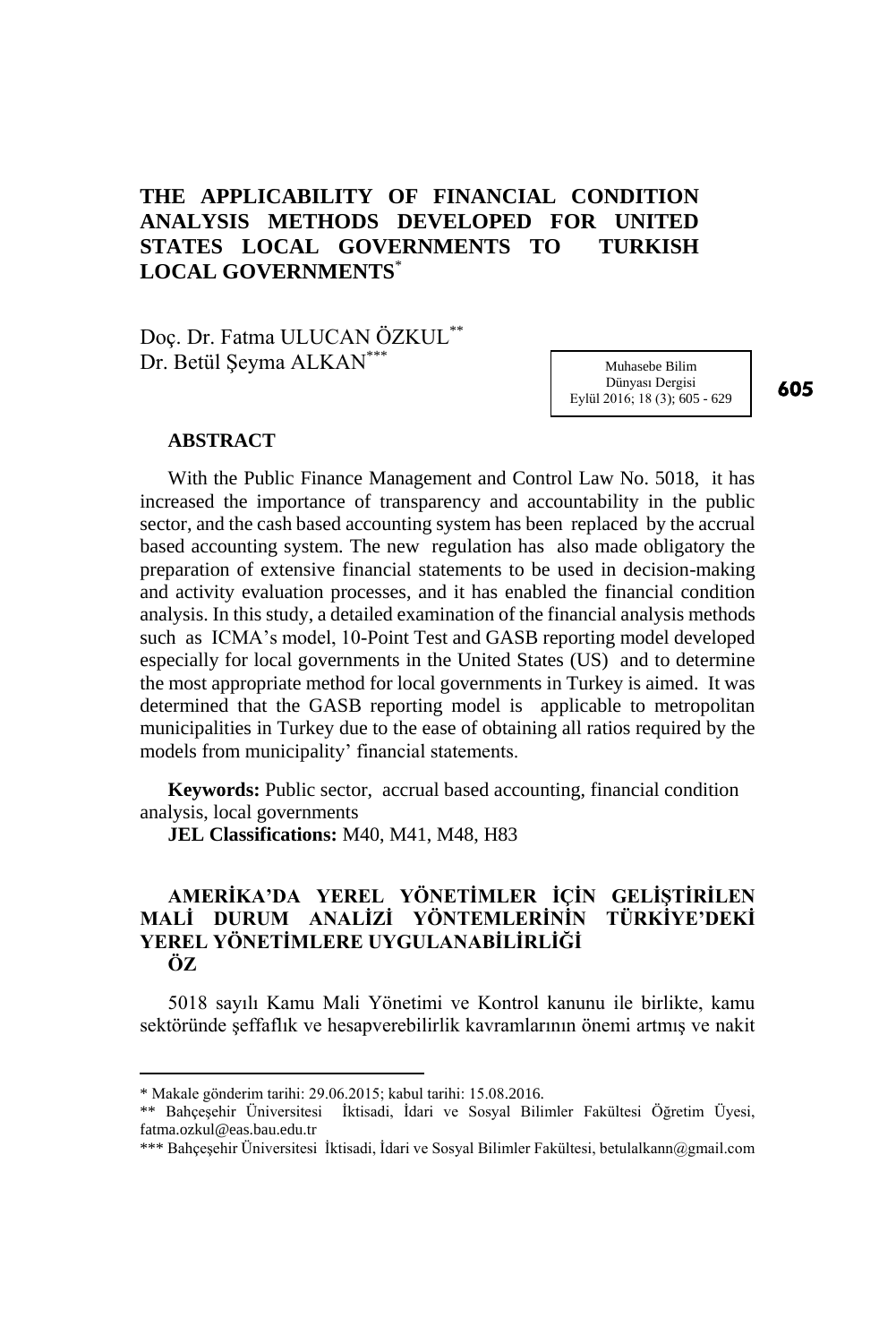esaslı muhasebe sisteminden tahakkuk esaslı muhasebe sistemine geçilmiştir. Yeni sistem, karar verme ve faaliyetlerin değerlendirilmesi süreçlerinde kullanılmasına imkan sağlayacak kapsamlı mali tablolar üretilmesini zorunlu kılmış, ve mali durum analizine de olanak sağlamıştır. Bu çalışma kapsamında, Amerika'da özellikle yerel yönetimler için geliştirilen ICMA Modeli, 10-Puan Test Modeli ve GASB Raporlama modeli gibi mali analiz yöntemlerinin detaylı olarak incelenmesi ve ülkemiz yerel yönetimleri için en uygun yöntemin tespit edilmesi amaçlanmıştır. Tüm oranların mali tablo verilerinden temin edilmesi nedeniyle GASB raporlama modelinin Türkiye'de büyükşehir belediyeleri için uygulanabilir bir yöntem olduğu tespit edilmiştir.

**Anahtar Kelimeler:** Kamu sektörü, tahakkuk esaslı muhasebe, finansal durum analizi, yerel yönetimler

**JEL Sınıflandırması:** M40, M41, M48, H83

## **1. INTRODUCTION**

The structure of public finance management in Turkey has completely changed with the Public Finance Management and Control Law No. 5018. The concepts of transparency and accountability have been regulated on the basis of the public finance system. With the new regulation, the cash based accounting has been replaced by accrual based accounting in the public sector. Accrual based accounting system has not only brought about a regulation that records all activities of public institutions, but also has required the preparation of financial statements that will enable their use in the decision-making processes as well as in the activity evaluation processes. However, the analysis of the financial statements is also necessary in order to complete the evaluation of the financial condition of public institutions. Even though detailed and extensive financial statements are prepared in private sector accounting, the decision makers do not use financial statement analysis methods in the evaluation and decision making processes.

Although financial statement analysis methods in the private sector have a deep rooted past and have had many studies conducted on them, financial statement studies for the public sector, and thus public institutions, have started considerably later. The most important reason for this is that the goals and objectives of public institutions are different than those of private sector companies. Therefore, studies on the analysis of financial statements of public institutions became possible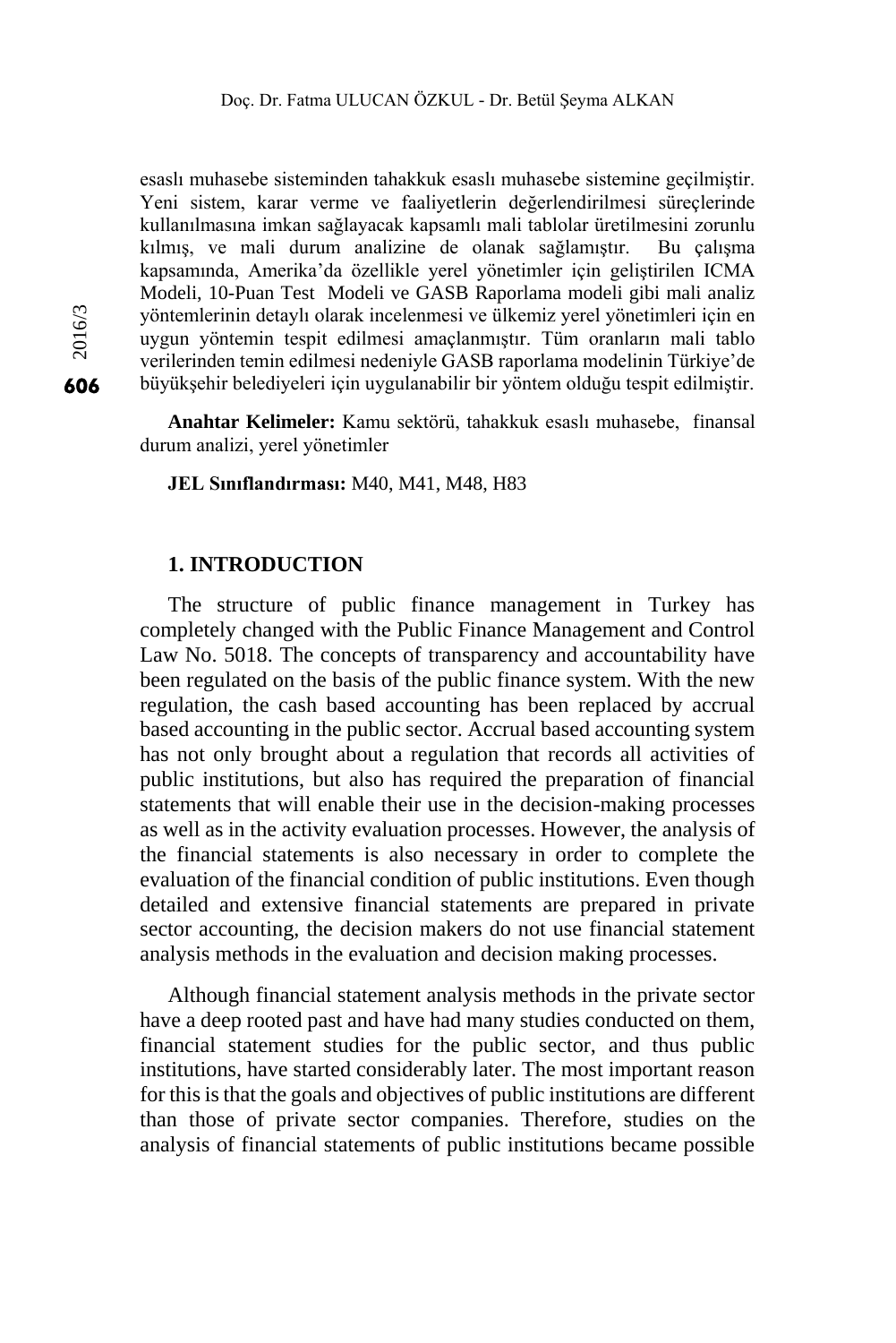after the transition to accrual based accounting systems. Today, many countries have transitioned to accrual based accounting systems in the public sector, and a part of these countries have ongoing studies related to this area.

This study consists of four chapters. Following the introduction, the second chapter of this study includes literature review regarding the method to used in the public sector. In the third chapter, the financial condition analysis methods developed especially for local governments in the United States are explained in detail, and the final part consist of conclusion and general assessments.

### **2. LITERATURE REVIEW**

In national literature, the studies on financial statements analysis of the public sector have more so researched the applicability of methods developed for the private sector, rather than developing and using methods in accordance with the goals and objectives of public institutions. When international literature is examined, it is seen that it leads, especially the US, in studies regarding the development of analysis methods for the financial statements public institutions. The most important studies in this regard have been conducted on local governments. In addition to the methods used in the private sector such as horizontal analysis, vertical analysis and trend analysis, studies have been conducted proposing the use of different ratio analysis' due to the difference between public institutions and private sector companies. (Alkan 2016)

Tina (2013) investigated why there was no financial status analysis in the public sector, especially in local governments in her studies. The measure and evaluation of the financial condition of local government is, by its very nature, filled with obstacles. First of all, "financial condition" is a conceptual structure, it cannot be tangibly identified and cannot be precisely measured. Since it is very susceptible to context, being subjective is the best way to measure it. Secondly, the public and private sectors are based on vastly different aims, such as social and economic, leading to different reporting necessities and usability of information. Due to the environment where its activities take place, the evaluation of the financial condition of a public institution is very  $607$ <br> $607$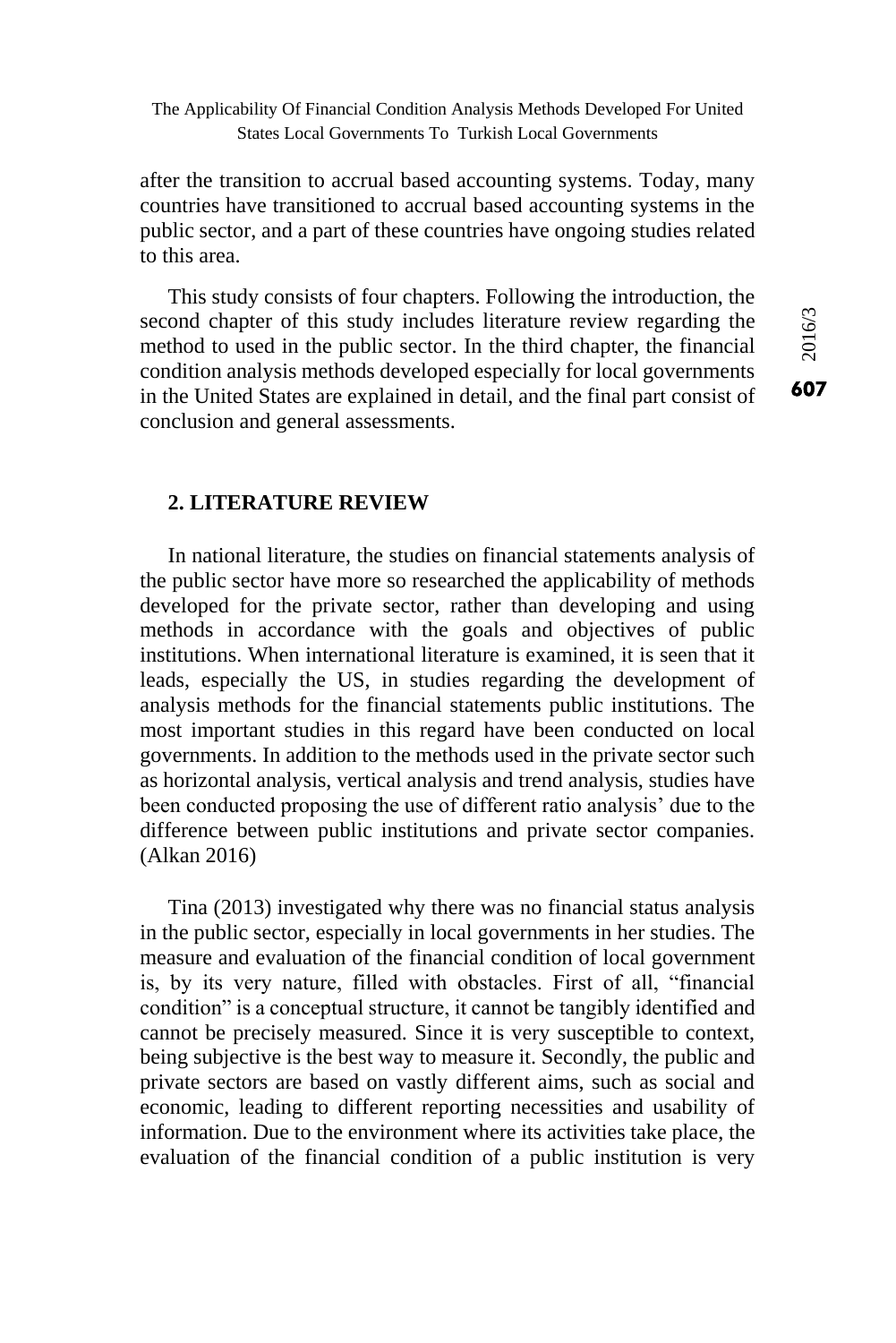different from the private sector. Thirdly, local administrations are obligated to adopt a fund-accounting approach, which shapes the evaluation style of its history. Fourth, research literature in this field is void of empirical evidence. Studies are about what has been done and suggestions rather than results and proofs. Fifth, the cost of personnel with the abilities necessary to conduct financial condition analysis can be exorbitant. Last of all, it has been concluded that local administrations are incapable of full control over its income and expenses.

Financial condition for local administrations means evaluation of current invoice payments, annual budget balances, capability of fulfilling long-term financial liabilities and service requirements. Literature studies examine financial condition for local administrations in four different aspects; cash payment capability, budget balance, longterm debt payment capability, and sustainability of services (Honadle, Costa, & Cigler 2004, 139-176).

Due to its characteristics, public finance generally restricts the use of indicators to evaluate the financial condition of local administrations. It is not an all round audit that is done by the government. In the 1990's, the public finance community was tasked with the portrayal of the institutions accountability, transparency, budget balance and compliance with legislations. (Groves et al., 2003). In the public sector, fund-accounting is used, as it is preferential when trying to fulfill yearly requirements and giving efficient service. Private sector, on the other hand, uses cost accounting in order to maximize its profit and long-term payment ability. The private and public sectors have to implement different accounting and reporting procedures because of their different goals (Ruppel, 2010).

Rivenbark, Roenigk, and Allison (2009), in their study, strive to provide an approach to elected administrators regarding analysis and interpretation of financial condition of public institutions. In order to evaluate the financial condition of public institutions, the Financial Reporting model in GASB communique No. 34 was taken into consideration. The study started off with identifying to the administrators, the required indicators and criteria to be used to evaluate the financial condition of the institution. For example, current-ratios were used to analyze a local administration's state of liquidity. According to their approach, the fundamental executives of local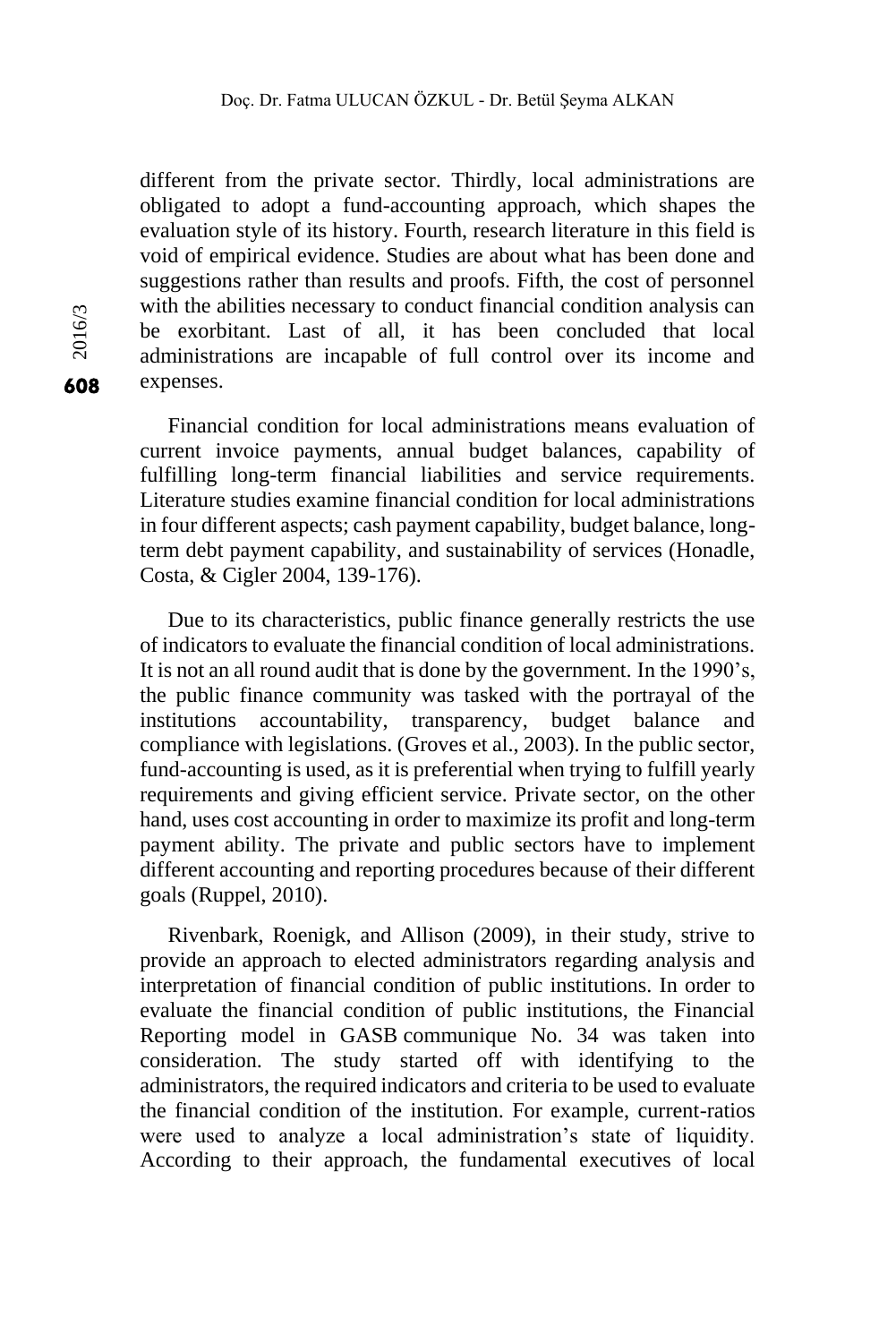administrations must have an understanding of the used financial reporting model. 3 criteria and 3 financial indicators have been selected in order to evaluate the effectiveness and efficiency in the flow of funds for the institutions activities. Contrary to previous models, a more systematic approach was adopted, with trend and comparison methods being used for a more reliable interpretation for evaluating the financial condition of local administrations. For the comparison method, selection of local administrations of similar populations and equal payment capabilities were kept in consideration. Focus was especially given to the GASB Reporting model's evaluation of the financial state of local administration. As a result of this study, it was concluded that elected administrators use of this model to manage the financial condition of the local administration would yield meaningful results.

Another study tested a model that was accepted as a financial reporting model and used as a financial condition indicator for public administration within the scope of the GASB Statement No. 34. In this study, 11 indicators were used to measure the institutions financial condition from 4 different aspects: cash solvency, long-term solvency, budget level and service level.

The results of this study showed that financial condition is a multilateral concept and every of the financial indicators are related to each other. The study of Wang, Dennis, and Tu (2007) indicates that short-term financial condition and long-term financial viability are interrelated. The continual deterioration of cash or budget solvencies may result in or from long-term financial difficulties. Likewise, the ability of a government to finance the services required of its citizens may be hindered if long-term solvency deteriorates. The development of a government-wide financial condition measure provides a foundation for financial condition analysis for U.S. state and local governments. The financial condition measure developed in this study can be used as a dependent variable in a model that examines what impacts financial condition. It can also serve as an independent variable in models that examine the impact of financial condition on dependent variables such as organizational capacity or achievements. With continual efforts to improve the measure and models, researchers may finally be ready to answer some critical questions in governmental finance such as: What factors affect financial condition? How do they affect financial condition? Why are some governments in better financial condition than others? How does financial condition affect an

6092016/3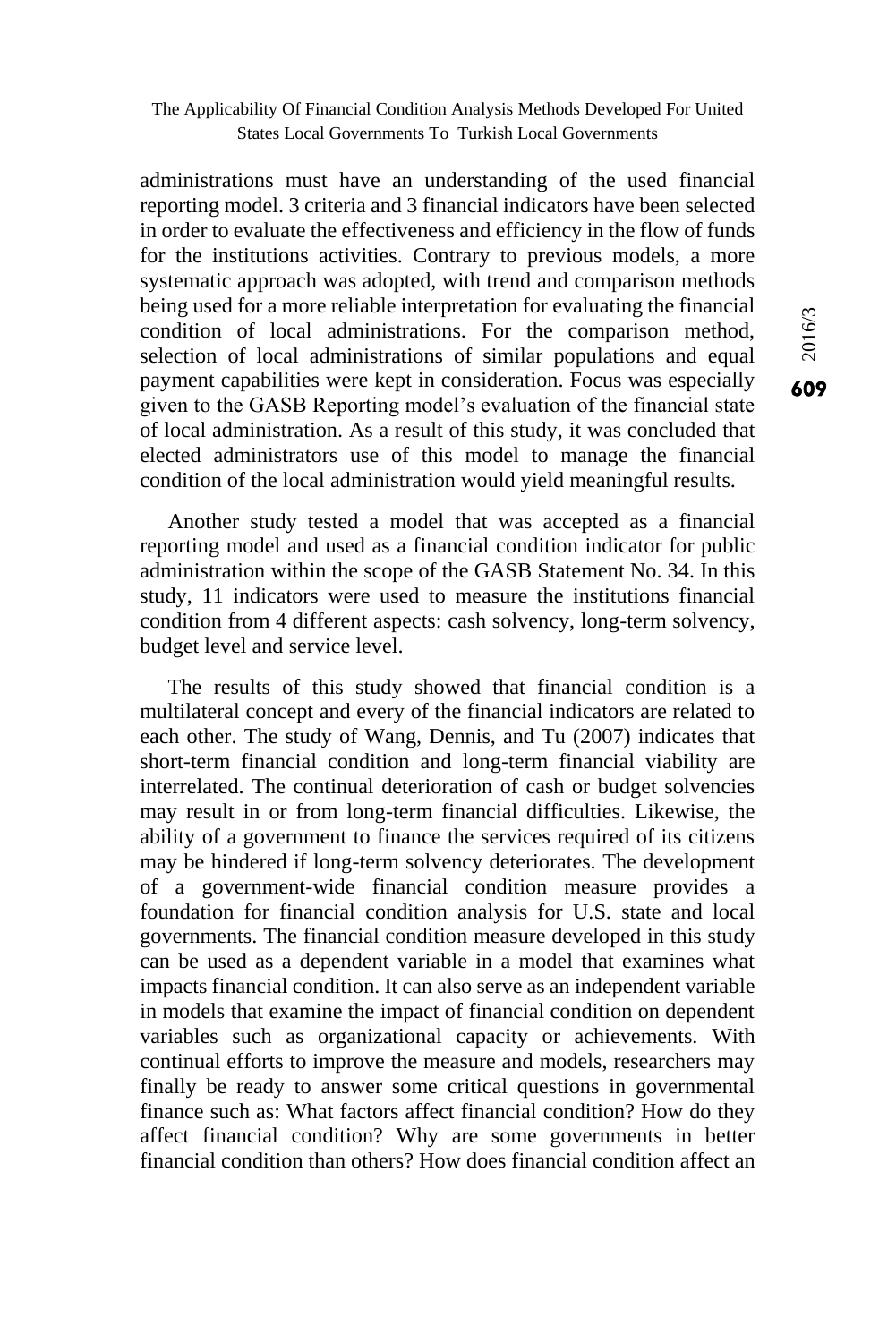organization's ability to provide services? Finally, this study provides a benchmark of financial condition for state governments to; assess and compare their financial condition with that of others, and seek ways to improve their financial condition. This study shows that, while states appear to be strong in cash solvency, their solvency in other financial areas varies greatly. The majority of states in 2003 had a budget deficit. A large room still exists to improve financial condition in U.S. states. There are two limitations in this study. First, the data in this analysis are based on a single year of financial reports. The change of financial condition over time was not available at the time of this analysis. Longitudinal data collected over time may further validate the findings of this study and make it possible to analyze changes in financial condition and its causes. Second, GASB Statement No. 34 has been effective for only a short time; therefore, state practices in reporting government-wide financial information may differ. This may lead to differences and even errors in reporting financial figures. This limitation should be eliminated or improved over time as governments become more familiar with the requirements of GASB Statement No. 34.

According to James H. Svara (2001), an institutions's financial condition is similar to the human body. In the human body, the condition of a system is connected to the other systems. For example, a healthy digestive system is correlated to a healthy cardiovascular (heart) system. For this reason, it is compulsory for public officials to examine and link all financial aspects in order to understand the financial condition of a public institution. Contrary to this study, some literature works suggest focusing only on the institutions capability to make the payments on time. But this way, the strength of the institutions longterm financial condition is ignored (Svara 2001, 176–183).

In 2007, Wilson, Kattelus, and Reck used liquidity and current ratios in the analysis of local administrations's financial condition. It was deduced that the liquidity ratio provides a more interactive approach in evaluating an institutions ability to pay off its short-terms debts obligations and local administrations' ability to conserve current assets that increase its liquidity.

There are almost no studies on the effectiveness of different models found in literature. There is a lack of information on the understanding of all factors affecting financial condition. The approximate power of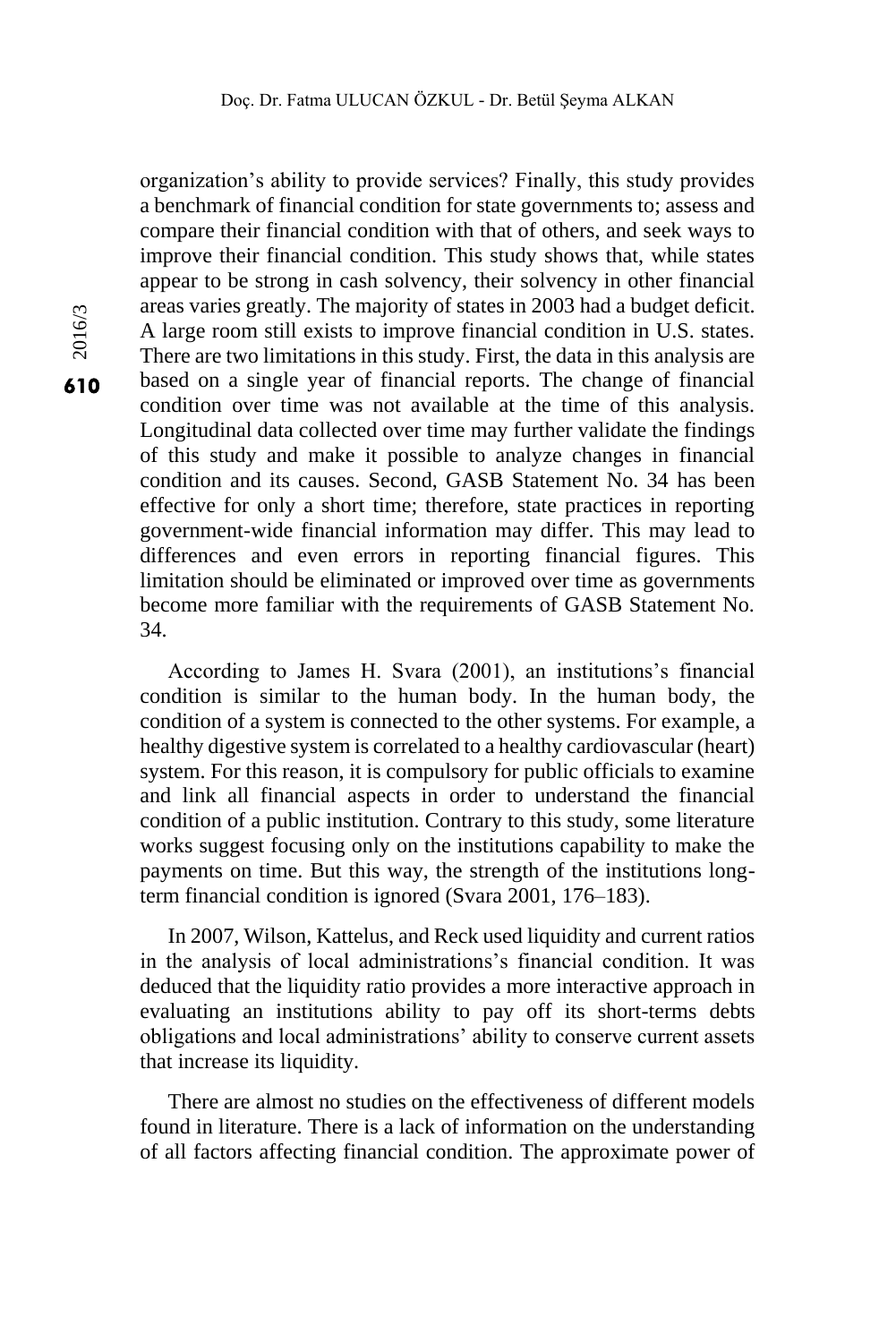the most widely used indicators has not been identified. The correlation between different criteria has not been fully understood and varies from different perspectives. The reason why there is no consensus between researchers and implementers is because there is no standard set of indicators and criteria in literature to materialize all aspects or principles of evaluating the financial condition (Groves et al., 2003; Hendrick, 2004, Dennis and Tu, 2007).

The book, "Fiscal Health for Local Governments" by Honadle et al., took only the researchers on the subject into consideration, and was about comparative analysis of models of different authors. In its study, it used the "10-Point Test of Financial Condition" (Brown, 1993), "Fiscal Capacity Analysis" (Alter, McLaughlinn, & Melniker), and "Financial Trend Monitoring System" (Groves & Godsey, 1980) to evaluate the financial condition of a district in Minnesota. The authors provided qualitative evaluations on the advantages and restrictions of each approach, but provided no quantitative evaluation on model and indicator effectiveness. While Coe's (2008) work, "Preventing Local Government Fiscal Crises", did not include any analysis to evaluate model effectiveness, Kloha et al (2005), in their study, identified the methods used by public institutions to evaluate financial distress. Coe (2008) summarized the methods used by 9 US states to monitor local administrations.

As a result, the different approaches of researchers were evaluated, and it was established that in the literature so far, no experimental research had been conducted to determine the effectiveness of the approaches used in evaluating the financial condition of an institution.

In our country, financial analysis methods have not been developed for the purposes of public institutions, yet. The aim of study is, unused in Turkey, examining in detail of the financial condition analysis methods developed especially for local governments in the US and to determine method's applicability for local governments in our country.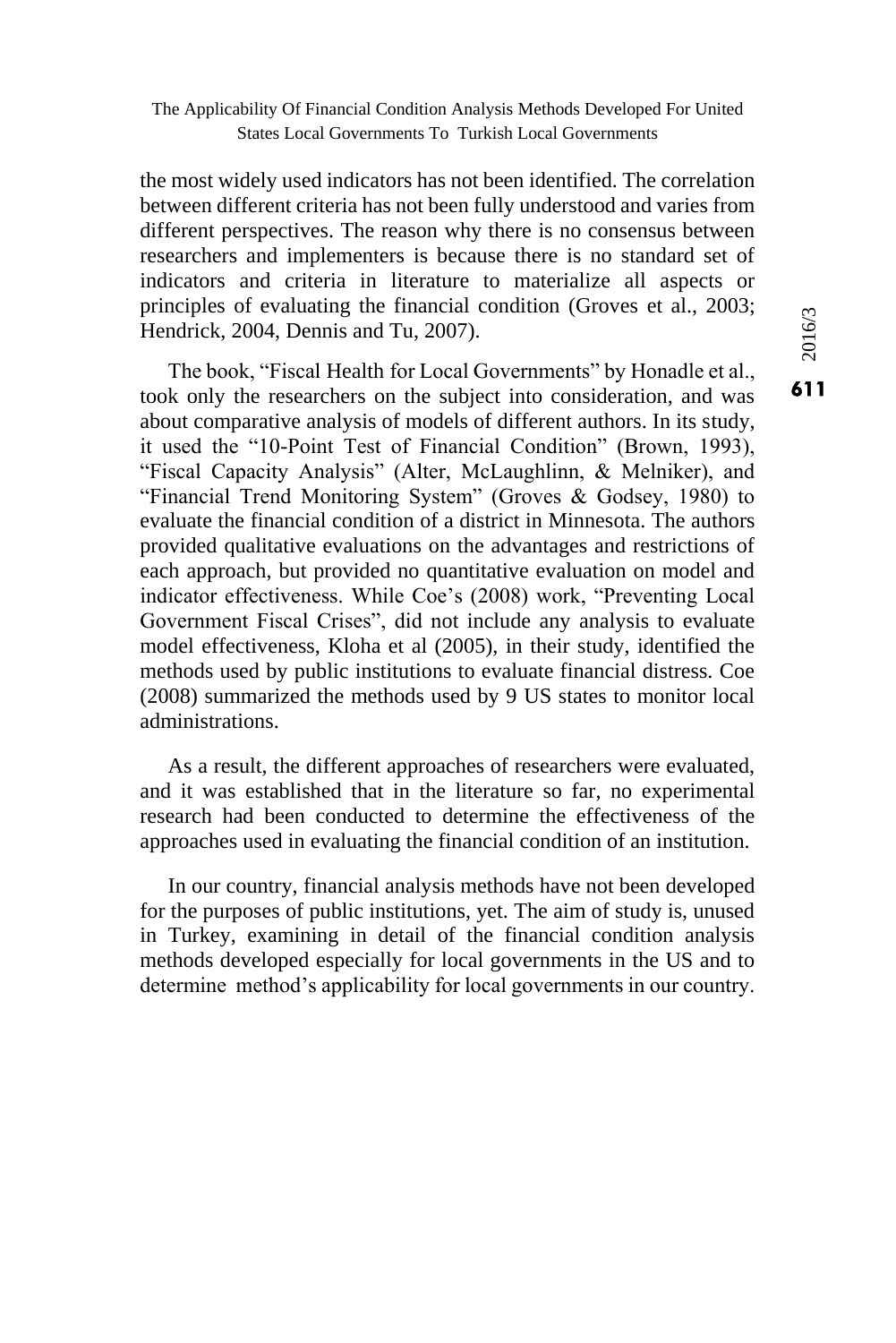# **3. FINANCIAL CONDITION ANALYSIS METHODS DEVELOPED FOR UNITED STATES LOCAL GOVERNMENTS**

Financial statement analysis techniques have been used for many years in the private sector in order to understand the financial conditions of companies. In time, many advanced statistical techniques were developed for the analysis, which was incapable of providing detailed information in the beginning, and today it became possible to often predict the future of companies. On the other hand, financial statements are quite a new area for the public sector. The main reason for this is the existence of basic differences between the public and private sector (Türkyener and Altıntaş 2012, 108).

Public institutions and organizations do not seek to maximize their profit. The goal of public institutions is to provide the most effective, efficient, and economic service using their resources. Moreover, even public organizations that are based on trade have functions other than profit increase, such as organizing the market. Because of this, applying techniques, which were developed for the analysis of private sector financial statements to the public sector as are, does not lead to a successful result, and because of the concept of public welfare, which is the primary goal of the public sector, different ratios have to be used according to different characteristics of each institution (Türkyener and Altıntaş 2012, 109).

Besides various national and international institutions and organizations that work on performance measurement or financial condition analysis in local administrations, many countries, particularly Anglo-Saxon countries such as US and Canada, have placed great importance to studies in this area and have made a great contribution. At present, many projects and methods are being applied and developed.

Since every state has a different constitution regarding local administrations in the US, the subject of local administrations has to be evaluated on a state basis. Local administration units that are common in all states are the County and municipalities. In the US, cities, towns and small towns carry out serious studies in order to improve their performance measurement systems (Bilge 2006, 138).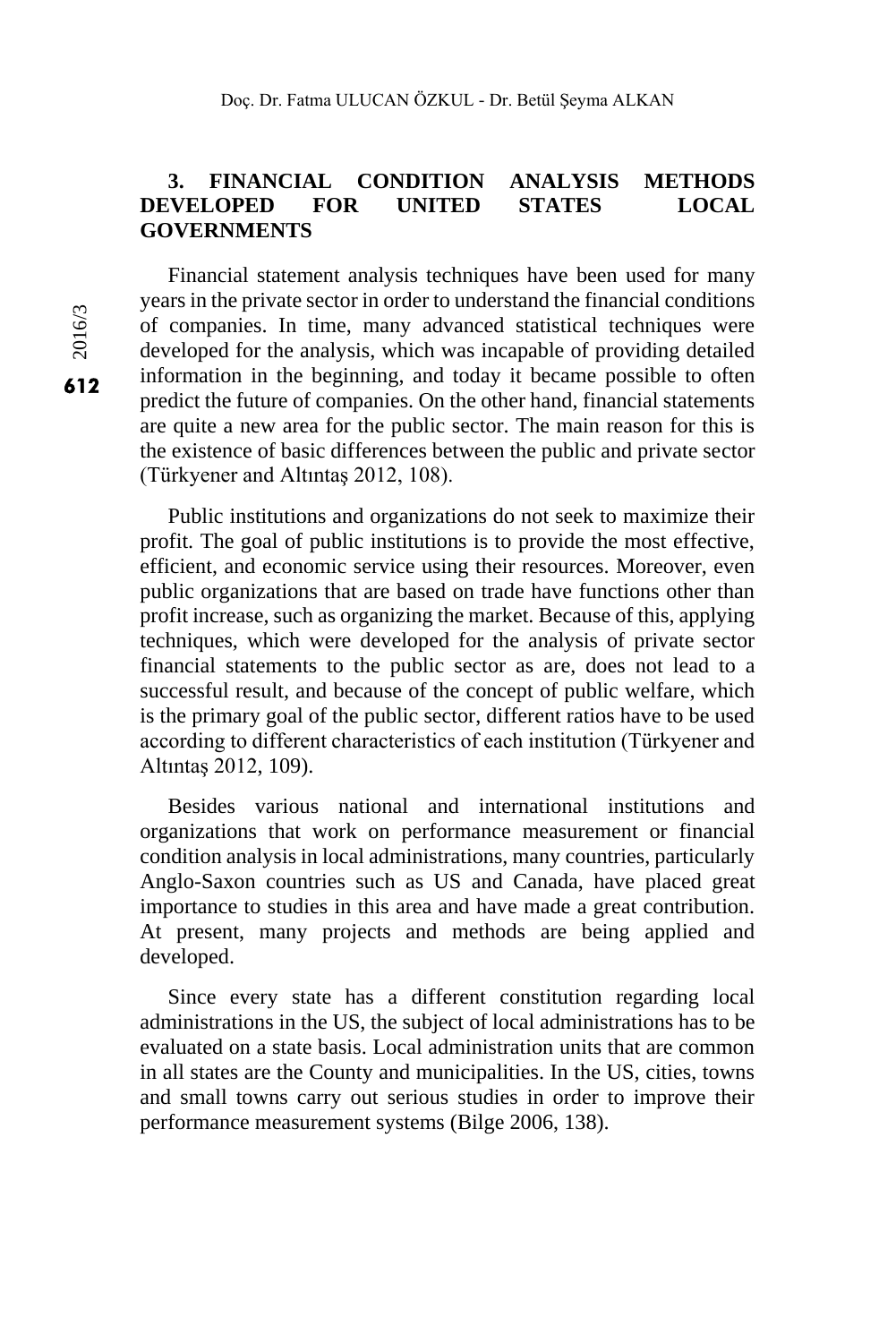The International City Management Association (ICMA), some individuals and organizations such as Brown and Moody's, have developed some research and analysis techniques for the financial condition analysis of local administrations and have prepared reports on the financial condition of local administrations. In these reports, it was tried to analyze the financial sustainability, flexibility, and weak points of these local administrations. The great share of local municipalities in the public sector of developed countries and the existence of the means to measure the success of analyses that are applied to local administrations, increase the number of these studies day by day (Ersöz 2008, 82).

There are no comprehensive studies on financial analysis applications in local administrations in our country. In the Municipal Performance Measurement Project (BEPER) initiated by the Ministry of the Interior General Directorate of Local Administrations, various financial indicators have been determined and most recently, the data of 2005 was received from municipalities and analyses were tried to be performed on these. However, indicators and ratios that are in accordance with the new accounting system have not been put to practice yet.

#### **3.1 ICMA's Model**

The International City Management Association (ICMA) is the main organization that is accepted worldwide in financial condition analysis and performance measurement of local administrations. ICMA is an occupational organization, which was established in 1914 to improve accountability in local administrations, provide professional advice to local administrations, and help them make reforms. In 1924, the members of the ICMA declared that they will provide their services within the highest possible standards based on moral principles. Today, the ICMA represents approximately 7600 local administrations worldwide and has taken as goal perfection in local administrations by means of developing and supporting the notion of professional management in local administrations. In order to accomplish this goal, the ICMA develops new approaches in the area of management through information services and publications, and provides their dissemination.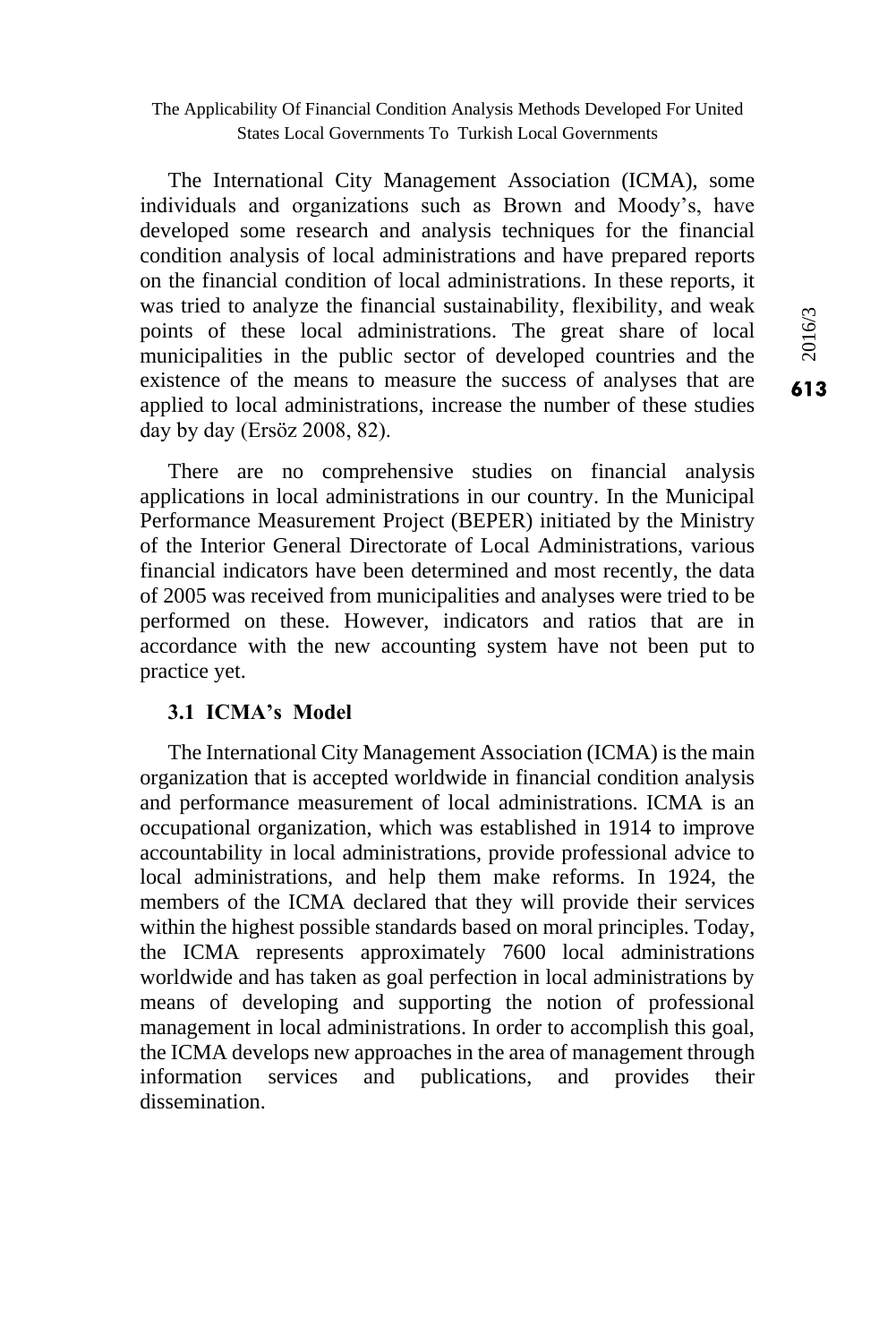ICMA made significant contributions to the development of the subject of performance measurement in local administrations. The study made by Clarence E. Ridley and Herbert Simon in 1938 and entitled "Measuring Municipal Activities: a Survey of Suggested Criteria and Reporting Forms for Appraising Administration" is a leading study which investigates the methods of performance measurement in municipality services (Ridley and Simon, 1938).

While performance measurement activities in public institutions and studies on the reporting of such measurements were very low in number during the 1970's, the ICMA and the City Institute worked together during this period and produced works which provided practical techniques for data collection and analysis for relevant municipality administrations and provided an important basis for local administrations (Kopcynski and Lombardo 1999, 124).

During the 1990's, with further increase in the importance of performance measurement subject, ICMA professionalized the services it provided and carried into effect a unit called ICMA Center for Performance Measurement (CPM). The ICMA Center for Performance Measurement offers tools to be used with the purpose of sharing information on local administration programs, comparing the performance among authorized units, utilizing resources efficiently, and applying the best management techniques.

In addition, it performed studies in public institutions on special rate analysis methods for the analysis of public sector financial statements. One of the leading studies is the Financial Indicators for Local Governments analysis system that was developed by ICMA (International City Management Association). This analysis technique that was developed by ICMA aims to assess the financial condition of local administrations and offers an opportunity to observe changes that can take place in financial condition over time. The ICMA system, which offers an opportunity to make a General Economic Condition analysis, consists of 12 factors that are based on financial statement data and socioeconomic indicators, and 36 indicators which represent these factors. Some of these indicators are directly connected to the factors that determine the General Economic Condition, while the factors of political culture and life politics affect all indicators indirectly. For example, in societies where local administrations are important, dependency on central budget income is decreased. With this system it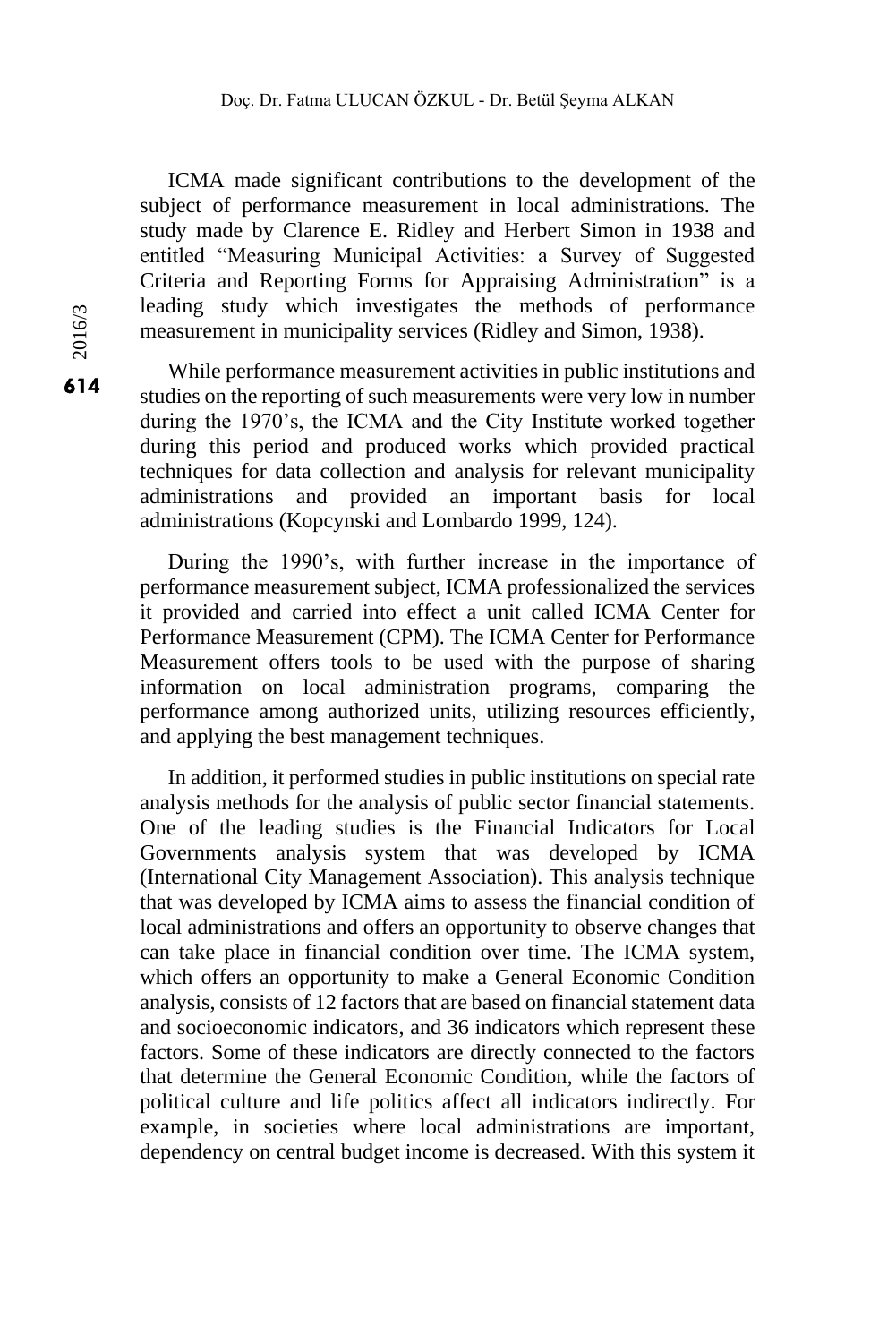is possible to compare the financial condition of local administrations during different periods and thus make trend analysis, analyze income and expense structures, and compare the financial condition of different administrations. Because of this, with the ICMA system, it is possible to determine the problematic areas in administrations' General Economic Condition and produce policies within this context (Groves, Godsey and Shulman 1981, 5-19).





**Source:** (Groves, Godsey and Shulman 2001, 10).

 $616/3$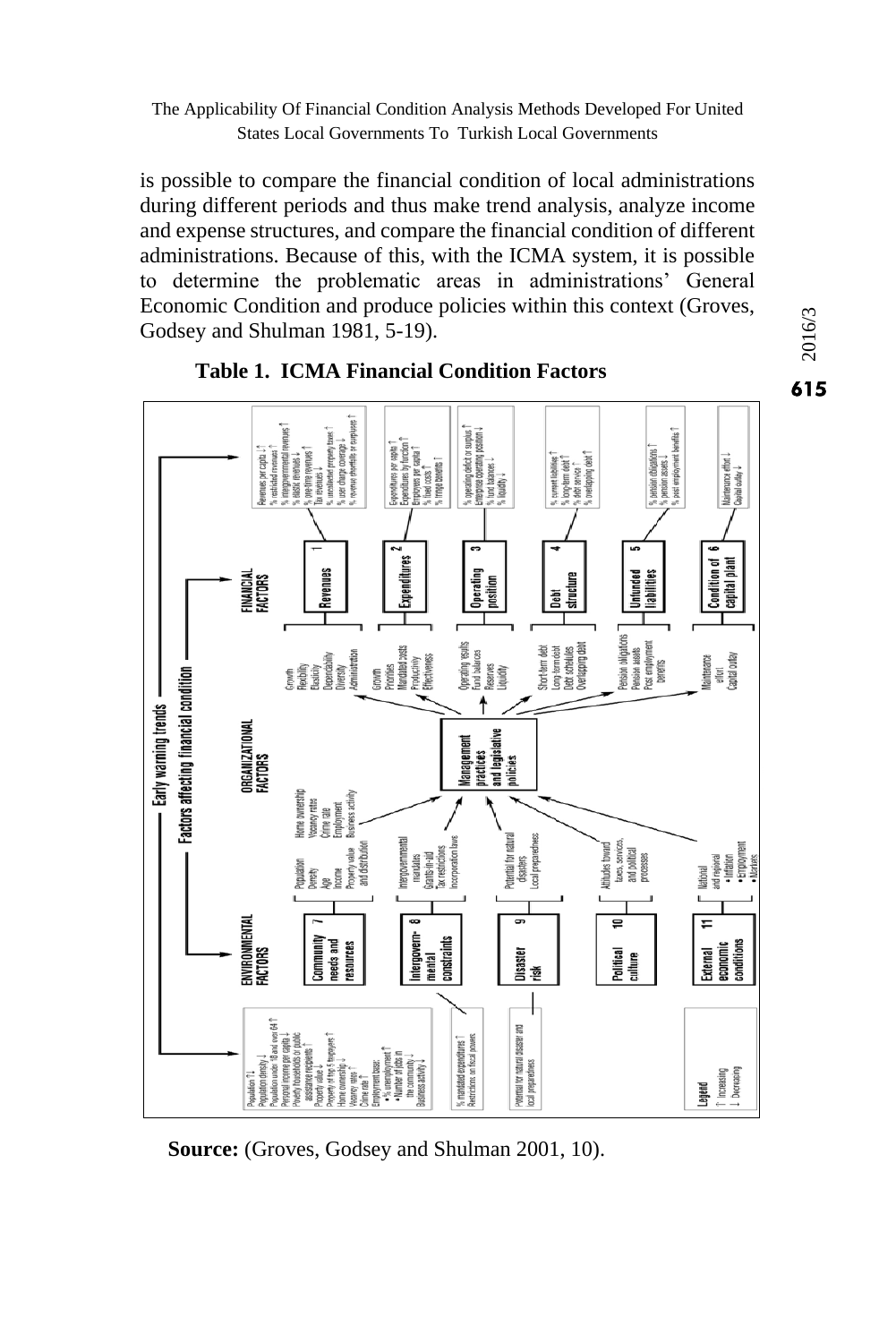All financial condition factors are shown in Table 1. They are more fully described by the items listed within the brackets. Each factor is classified as an environmental, organizational, or financial factor. The chart arranges the factors as if they were inputs to and outputs from each other. This type of relationship is not the only one that exists. For example, many factors at times feed back into themselves and to other factors. In addition, the arrangement of the factors suggets a clear cause and affect relationship between the environmental and the financial factors, although this is not always true. The relationships shown here, however, are the primary ones anda re the focus for the system.

In short, the environmental factors representing the external influences on a city government are filtered though a set of organizational factors. The result is a series of financial factors which describe the internal financial structure of the government unit.

| <b>TOWN'S L'Induction Thy</b> |                                                    |                                                                                   |  |
|-------------------------------|----------------------------------------------------|-----------------------------------------------------------------------------------|--|
|                               | <b>INDICATOR</b>                                   | <b>FORMULA</b>                                                                    |  |
| 1                             | Revenues per Capita                                | Net Oprating Revenues / Population                                                |  |
| $\overline{2}$                | <b>Restricted Revenues</b>                         | Restricted Operating Revenues/ Net<br><b>Operating Revenues</b>                   |  |
| 3                             | <b>Elastic Tax Revenues</b>                        | Elastic Operating Revenues / Net<br><b>Operating Revenues</b>                     |  |
| 4                             | Intergovernmental<br>Revenues                      | Inter-governmental Operating Revenues /<br><b>Gross Operating Revenues</b>        |  |
| 5                             | <b>One-Time Revenues</b>                           | One-Time Operating Revenues/Net<br><b>Operating Revenues</b>                      |  |
| 6                             | <b>Property Tax Revenues</b>                       | <b>Property Tax Revenues</b>                                                      |  |
| 7                             | <b>Uncollected Property</b><br><b>Tax Revenues</b> | Uncollected Property Taxes / Accrual<br><b>Property Taxes</b>                     |  |
| 8                             | <b>User Charge Coverage</b>                        | Revenues from Fees and User Charges /<br><b>Expenditures for Related Services</b> |  |
| 9                             | Revenue Shortfalls                                 | Revenue Shortfalls / Net Operating<br>Revenues                                    |  |
| 10                            | Expenditures per Capita                            | Net Operating Expenditures / Population                                           |  |
| 11                            | Employees per Capita                               | Number of Municipal Employees /<br>Population                                     |  |
| 12                            | <b>Fixed Costs</b>                                 | Fixed Costs / Net Operating Expenditures                                          |  |
| 13                            | <b>Fringe Benefits</b>                             | Fringe Benefit Expenditures / Salaries and<br>Wages                               |  |

**Table 2. ICMA Financial Indicators**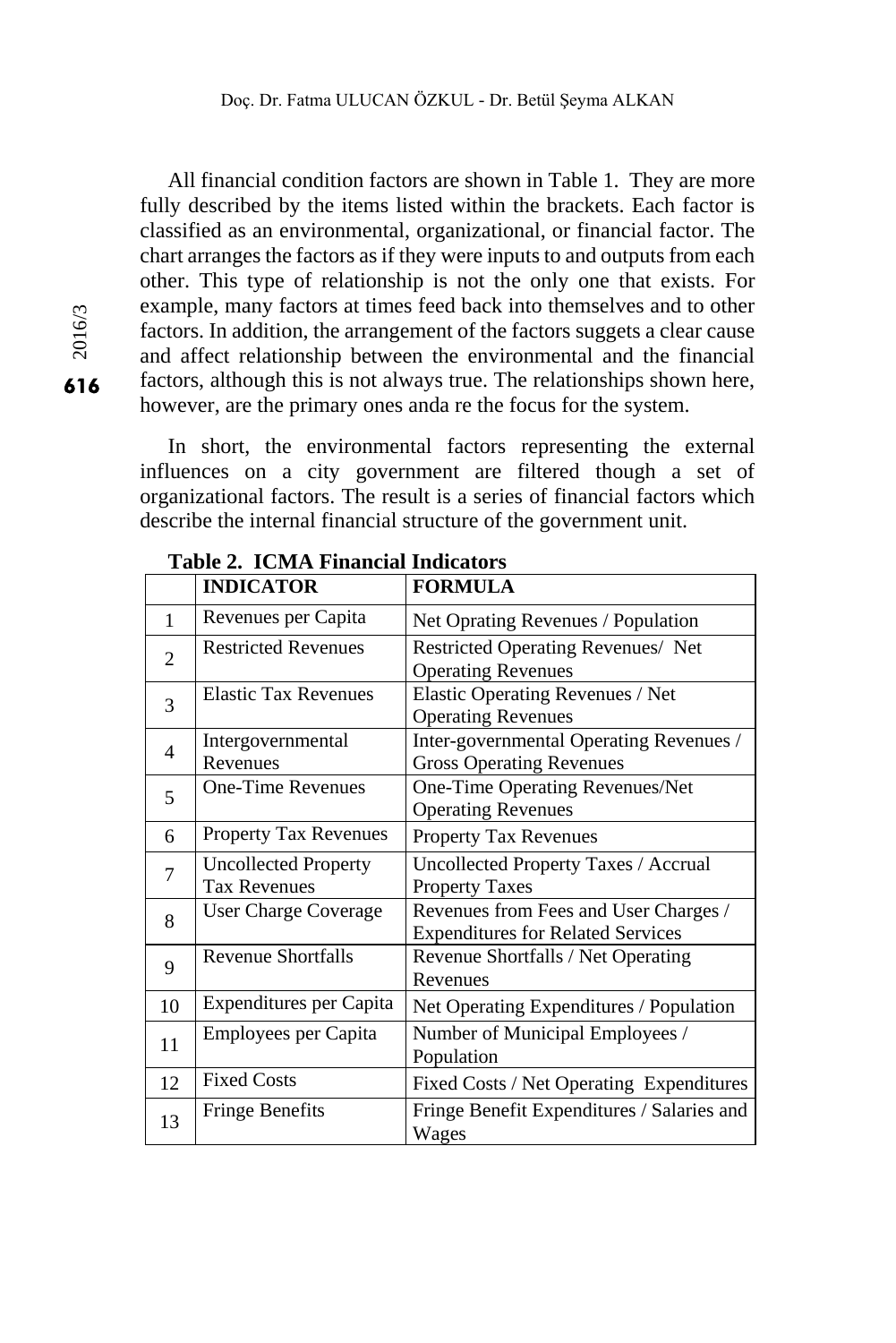| 14                                                                   | <b>Operating Deficits</b><br>General Fund Operating Deficit/ Net |                                                 |  |  |
|----------------------------------------------------------------------|------------------------------------------------------------------|-------------------------------------------------|--|--|
|                                                                      | <b>Enterprise Losses</b>                                         | <b>Operating Revenues</b>                       |  |  |
| 15                                                                   |                                                                  | <b>Enterprise Profits or Losses</b>             |  |  |
| 16                                                                   | <b>General Fund Balances</b>                                     | <b>Unrestricted Fund Balance of General</b>     |  |  |
|                                                                      |                                                                  | Fund / Net Operating Revenues                   |  |  |
| 17                                                                   | <b>Liquidity Ratio</b>                                           | Cash and Short-Term Investments/                |  |  |
|                                                                      | <b>Current Liabilities</b>                                       | <b>Current Liabilities</b>                      |  |  |
| 18                                                                   | Ratio                                                            | Current Liabilities / Net Operating<br>Revenues |  |  |
|                                                                      | Long-Term Debt Ratio                                             | Net Direct Long-Term Debt / Assessed            |  |  |
| 19                                                                   |                                                                  | Valuation                                       |  |  |
| 20                                                                   | Debt Service                                                     | Net Direct Debt Service / Net Operating         |  |  |
|                                                                      |                                                                  | Revenues                                        |  |  |
| 21                                                                   | <b>Overlapping Dbet</b>                                          | Overlapping Long-Term Debt / Assessed           |  |  |
|                                                                      |                                                                  | Valuation                                       |  |  |
| <b>Unfunded Pension</b><br>22<br><b>Liability Ratio</b><br>Valuation |                                                                  | Unfunded Pension Liability / Assessed           |  |  |
|                                                                      |                                                                  |                                                 |  |  |
| <b>Pension Assets</b><br>23                                          |                                                                  | Pension Plan Assets / Pension Benefits          |  |  |
|                                                                      | <b>Accumulated Employee</b>                                      | Paid<br>Total Days of Unused Right to Leave /   |  |  |
| 24                                                                   | Leave Liability                                                  | Number of Municipal Employees                   |  |  |
|                                                                      | Maintenance Effort                                               | Expenditures of Repair and Maintenance          |  |  |
| 25                                                                   | Quantity of Assets                                               | of General Fixed Assets / Amount of             |  |  |
|                                                                      |                                                                  | Assets                                          |  |  |
| 26                                                                   | Level of Capital Outlay                                          | Capital Outlays from Operating Funds /          |  |  |
|                                                                      |                                                                  | Net Operating Expenditures                      |  |  |
| 27                                                                   | Depreciation Ratio                                               | Depreciation Expense / Cost of                  |  |  |
|                                                                      |                                                                  | Depreciable Fixed Assets                        |  |  |
| 28                                                                   | Population                                                       | Population                                      |  |  |
| 29                                                                   | Median Age                                                       | Median Age Population                           |  |  |
| 30                                                                   | Personal<br>Income<br>per                                        | Personel Income / Population                    |  |  |
|                                                                      | Capita                                                           |                                                 |  |  |
|                                                                      | Poverty Households or                                            | Povert or Public Assistance Households /        |  |  |
| 31                                                                   | <b>Public Assistance</b>                                         | <b>Total Number of Households</b>               |  |  |
|                                                                      | Recipients<br>Property Value                                     | Change in Property Value / Property             |  |  |
| 32                                                                   |                                                                  | Value Prior Year                                |  |  |
|                                                                      | Residential                                                      | Market Value of Residential Property /          |  |  |
| 33                                                                   | Development                                                      | Market Value of Total Property                  |  |  |
| 34                                                                   | <b>Vacancy Rates</b>                                             | <b>Vacancy Rates</b>                            |  |  |
|                                                                      | <b>Unemployment Base</b>                                         | -Rate of Unemployment                           |  |  |
| 35                                                                   |                                                                  | -Number of Community Jobs                       |  |  |

617<br> $2016/3$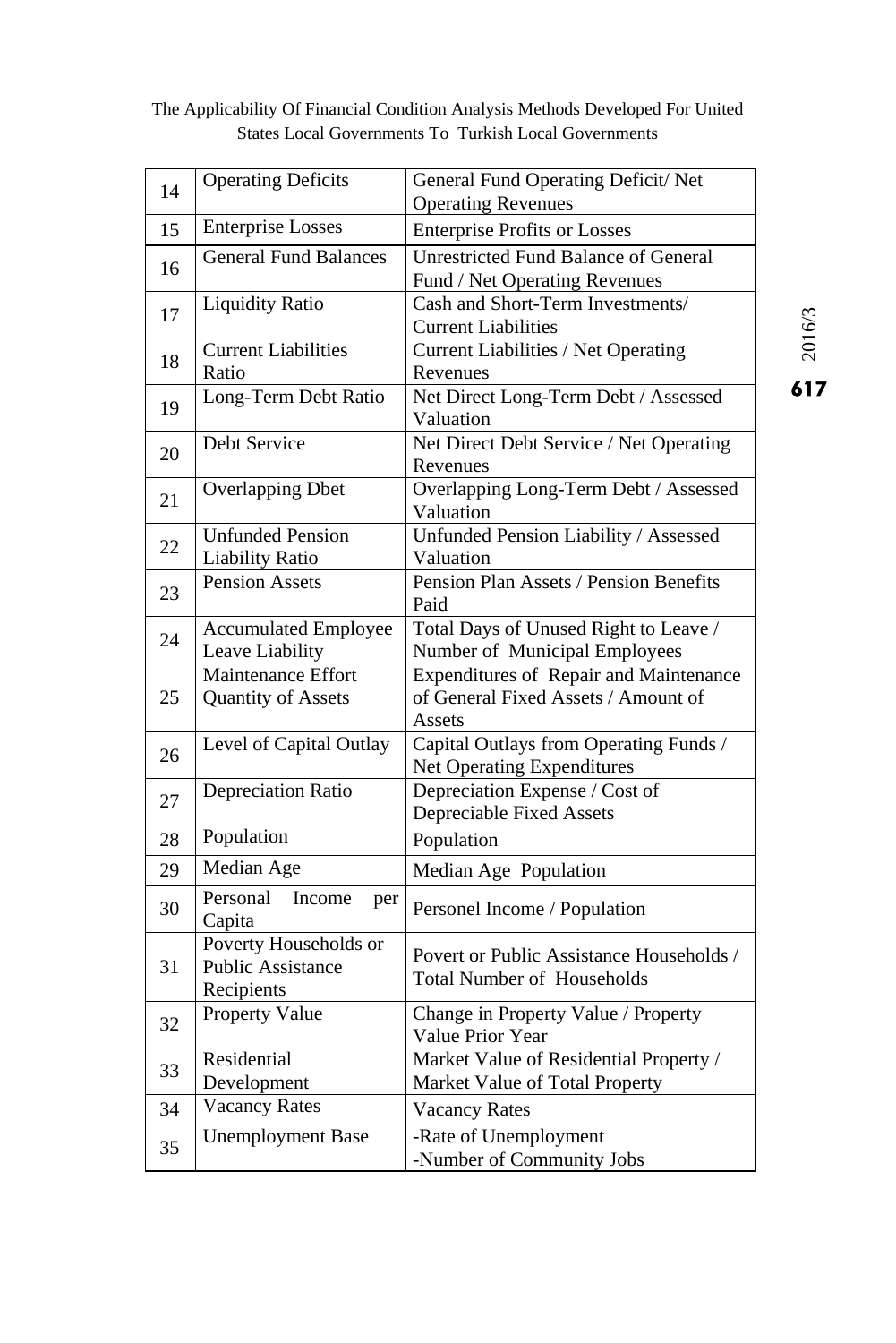|    | <b>Economic Activity</b> | -Retail Sales                   |
|----|--------------------------|---------------------------------|
|    |                          | -Number of Community Businesses |
| 36 |                          | -Gross Business Receipts        |
|    |                          | -Valuation of Business Property |

**Source: (**Groves, Godsey and Shulman 2001, 12).

The ICMA model provides a comprehensive approach to assess the financial condition of a local administration and its ability to manage the systematic and non-systematic risks in the repayment of its liabilities. The disadvantage of this approach is the presence of too many indicators that are used for the analysis of financial condition and both financial and economic factors, which makes the model applicable only to metropolitan municipalities (Rivenbark, Roenigk, and Allison 2009, 5).

ICMA system can be used as a tool to assess the financial condition of local administrations. This is because; financial statements produced as a result of accrual based accounting provide the data necessary to calculate the indicators proposed by the method. However, since it is a comprehensive method, it is not possible to obtain some indicators with financial statement data in Turkey. Part of the information can be obtained through the statistical institute or local administration resources. ICMA is a model which makes it applicable only to the metropolitan municipalities, and which contains socio-economic indicators besides financial indicators. However, some indicator ratios which represent socio-economic factors are not possible to provide the financial data produced in Turkey. Obtaining information on the financial condition of a local municipality is possible only after all indicators are obtained, thus the success of administrators' operations and the financial condition of the local administration is assessed and predictions can be made. While financial data of the ICMA method provide information on the financial condition of the institution, they can be also used comparatively. In this way, more efficient information can be obtained on the financial condition and performance of administrations. Comparative application can be made by comparing the indicators of the local administration to those from the previous year. In this way, it is possible to have an idea about the progress in the financial condition of the administration. In addition to this, it is believed that indicators of local administrations can be also used for comparison in other local administrations. In this way, it is possible to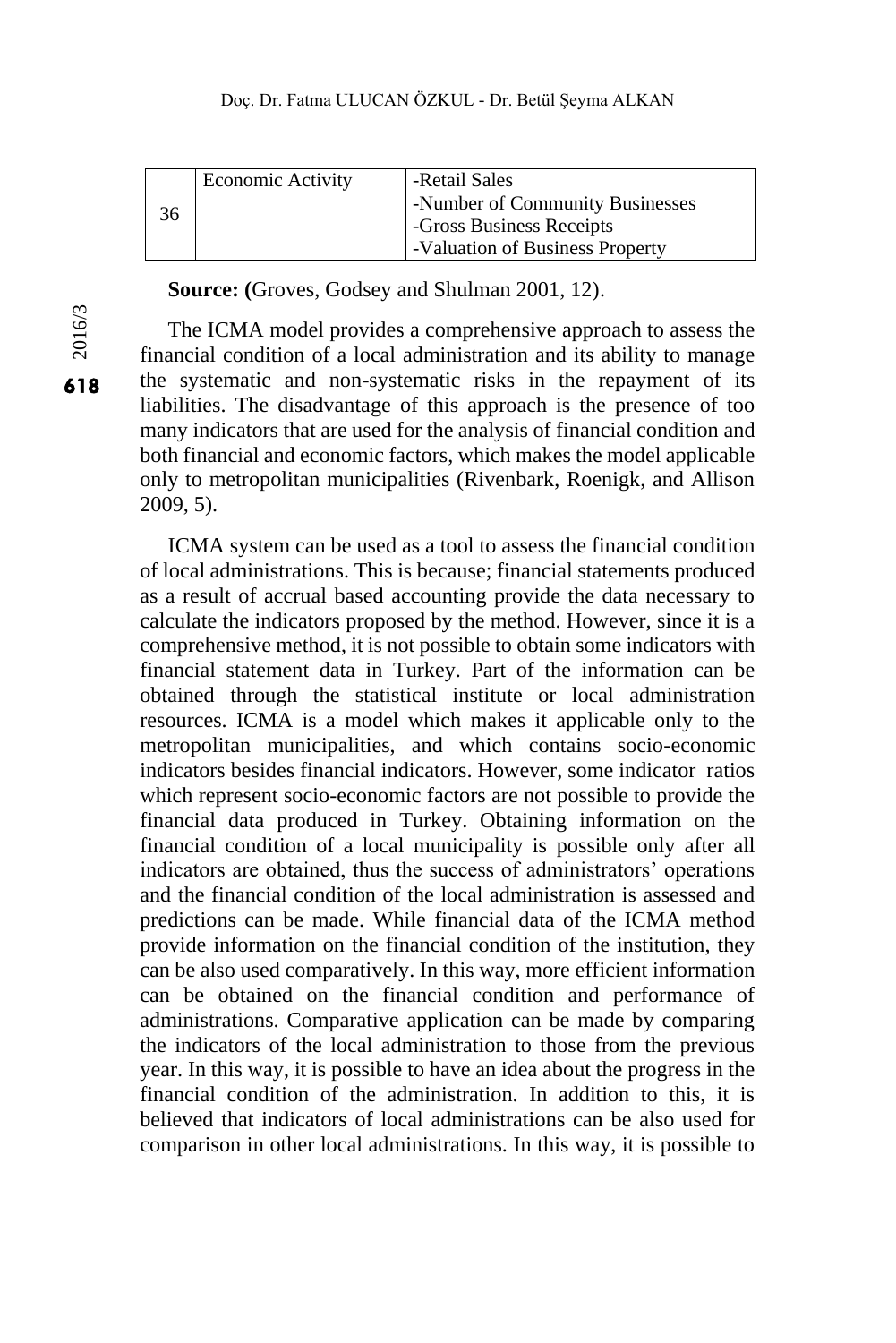assess the financial condition of the local administration compared to other local administrations. However, attention should be paid to choose the right local administrations for the comparison. However, it will need to be careful in choosing the right of local governments for the comparison. Having similar socioeconomic characteristics of is important for comparison. In Turkey, metropolitan municipalities have different demographic features and structure. For example, it is not correct to compare the indicators of Istanbul Metropolitan Municipality with the indicators of a small city municipality. Therefore, comparing municipalities with similar socio-economic characteristics and population is an appropriate approach.

## **3.2 Brown's 10-Point Test**

In addition to this analysis developed by ICMA, institutions such as the CICA (Canadian Institute of Chartered Accountants) and the GASB (Government Accounting Standards Board) also contributed to financial statement and condition analyses with the reports and guides that they have published. Besides such institutional studies, some academicians also contributed to the development of the literature on the financial statements analysis of public institutions, with individual or joint studies and especially with the analysis methods that they proposed. One of the best examples that can be given to this is the "The 10-Point Test of Financial Condition" developed by Ken W. Brown for the determination of the financial condition of small scale local administrations.

In this study, which was carried out to reveal the financial condition of municipalities with populations below 100,000, ten key ratios were determined and by applying these to 750 small scale city data, common measures concerning financial conditions were tried to be provided.

In the system developed by Brown, 10 financial ratios which represented 4 financial factors were used. Unlike other analyses, Brown's system aimed to grade municipalities by comparing a multitude of small local administrations. Therefore, the system consists of three stages. In the first stage, financial ratios are computed for each municipality and in the second stage these ratios are compared. As a result of the comparisons, municipalities which have financial ratios that rank within the best first quarter are given  $+2$  points, those in the best second quarter are given  $+1$  points, those in the best third quarter  $616/3$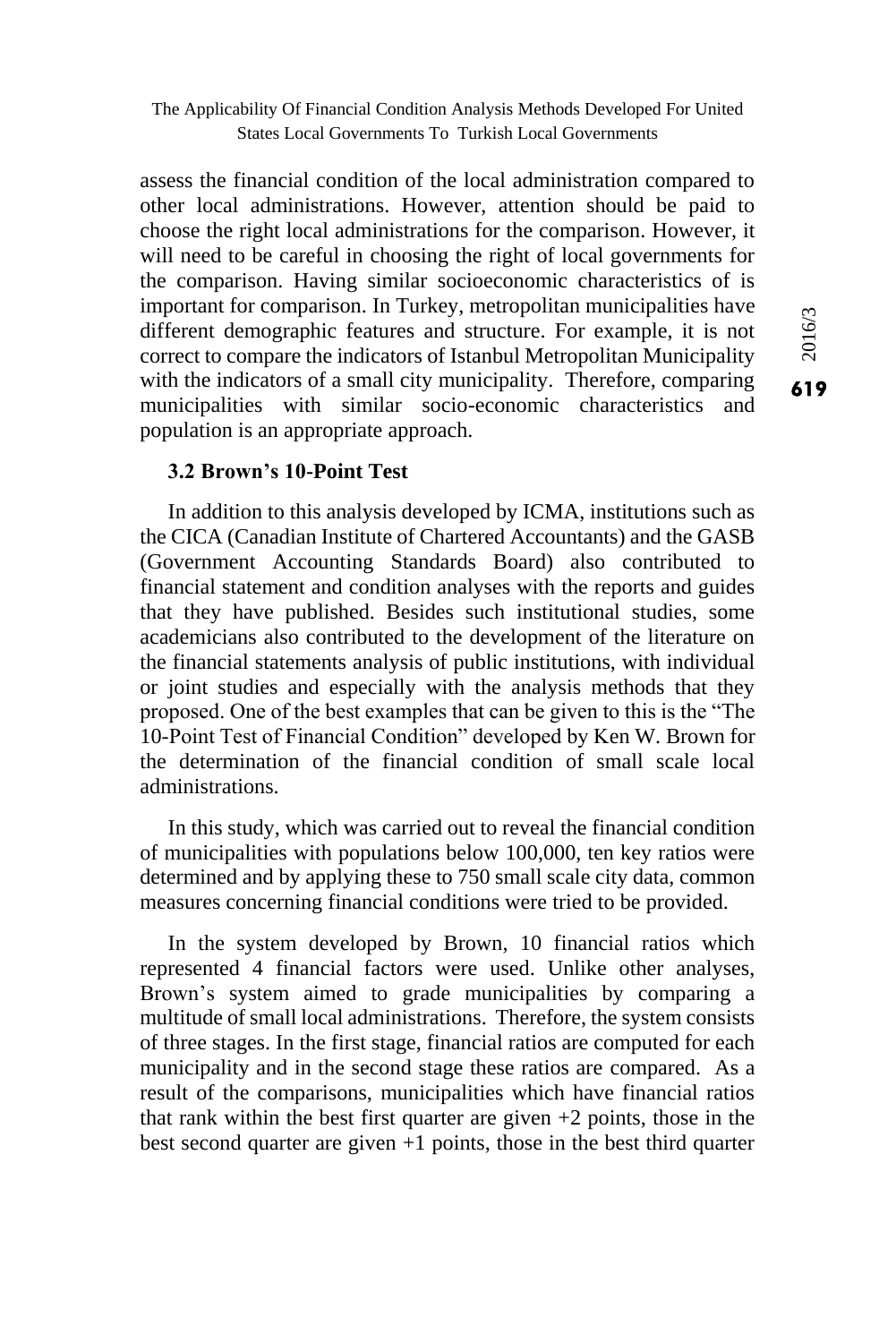are given 0 points, and those in the worst quarter are given -1 points. After grading similarly all financial ratios of the municipalities, they have the chance to receive points between +20 and -10. In the last stage, the received points are examined and the financial condition of the municipality compared to other municipalities is determined.

2016/3

As part of this study, there are two goals, which are meeting the need for tools for the rapid and effective representation of the financial structure of municipalities and providing the comparability of published data with each other. The determined 10 key ratios were established on four major financial operations of cities including income, expenditures, operating condition, and liability structure. Brown separated the data on the 10 ratios which he obtained from 750 municipalities in 4 groups and ranked them from the best to the worst. According to the model developed by Brown, when someone wanted to analyze the municipality, they would compute the 10 ratios using the financial statements of the municipality and according to the results, they would assess themselves based on the grading system prepared by Brown. According to the grading system, municipalities with 10 points or above were evaluated as "the best", those with points between 5 and 9 were evaluated as "good", those with points between 1 and 4 were evaluated as "average", those with points between 0 and -4were evaluated as "poor", and those with points below -5 were evaluated as "the worst" (Brown, 1993).

| <b>Factors</b>                                           | <b>Indicator</b>                      | Formula                                                                                           |  |
|----------------------------------------------------------|---------------------------------------|---------------------------------------------------------------------------------------------------|--|
| <b>Revenues</b>                                          | <b>Total Revenues</b>                 | Total Revenues / Population                                                                       |  |
| <b>Revenues</b>                                          | Ratio of Revenues<br>from own Sources | <b>Total General Fund</b><br>Revenues from Own<br>Sources / Total General<br><b>Fund Revenues</b> |  |
| Ratio of Revenues<br><b>Revenues</b><br>from other Funds |                                       | General Fund Sources from<br>Other Funds / Total General<br><b>Fund Sources</b>                   |  |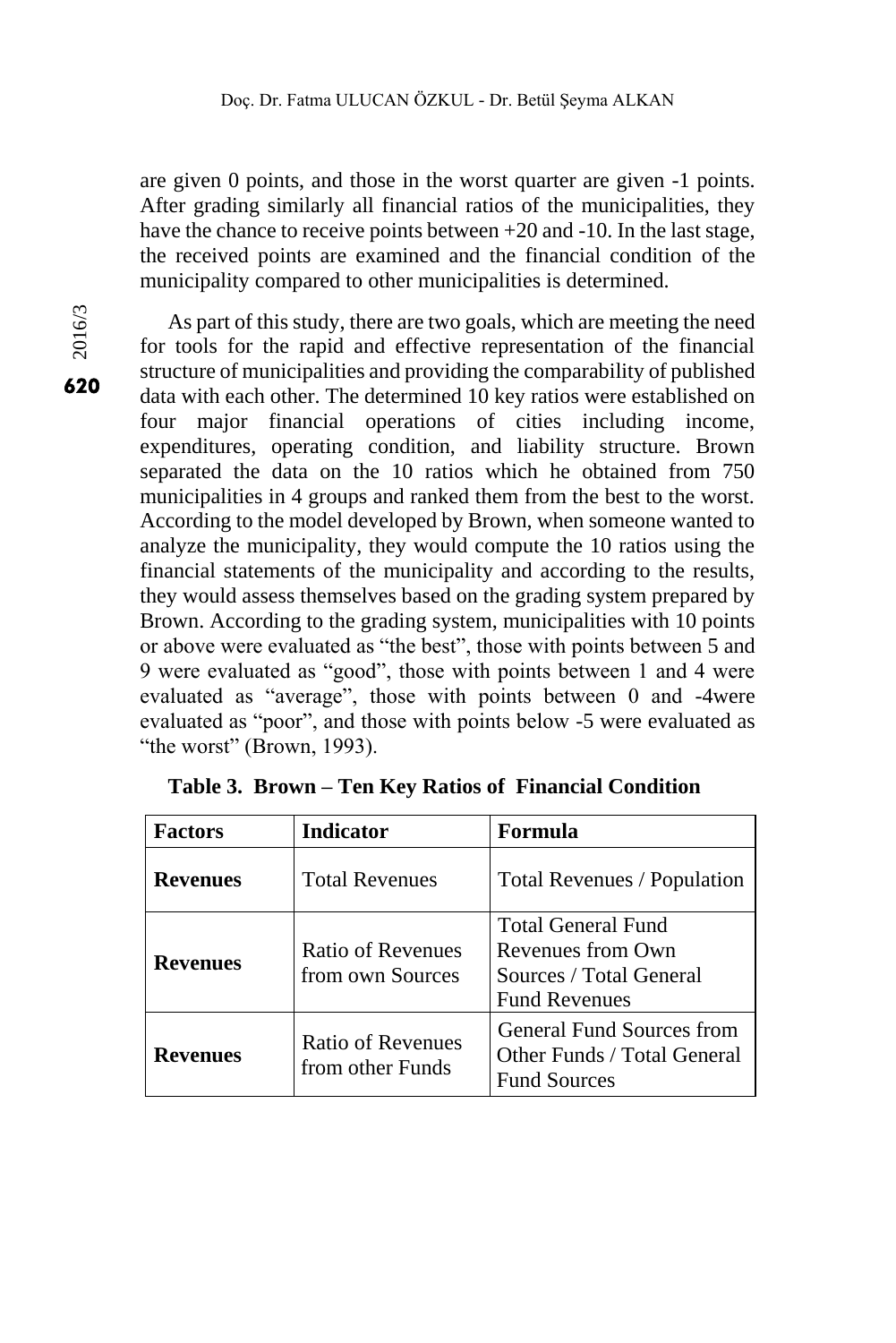| <b>Expenditures</b>                                           | Operating<br><b>Expenditure Ratio</b> | Operating Expenditures /<br><b>Total Expenditures</b>                                 |  |
|---------------------------------------------------------------|---------------------------------------|---------------------------------------------------------------------------------------|--|
| <b>Operating</b><br><b>Operating Ratio</b><br><b>Position</b> |                                       | Total Revenues / Total<br>Expenditures                                                |  |
| <b>Liquidity</b>                                              | Unreserved Fund<br>Ratio              | <b>Unreserved General Fund</b><br>Balance /<br>Total General Fund<br>Revenues         |  |
| <b>Liquidity</b>                                              | <b>Liquidity Ratio</b>                | Total General Fund Cash<br>and Investments / Total<br><b>General Fund Liabilities</b> |  |
| <b>Debt</b><br><b>Liability Ratio</b><br><b>Structure</b>     |                                       | Total General Fund<br>Liabilities /<br><b>Total General Fund</b><br>Revenues          |  |
| <b>Debt</b><br><b>Structure</b>                               | Lond-Term Debt per<br>Capita          | Total Long-Term Debt /<br>Population                                                  |  |
| <b>Debt</b><br><b>Structure</b>                               | Debt Service Ratio                    | Debt Service / Total<br>Revenues                                                      |  |

**Source:** (Brown 1993).

The method proposed by Brown can be used as an important tool in terms of presenting the financial condition of municipalities compared to other similar municipalities. In addition to this, it also allows to track the status of municipalities over the years and follow the comparative progress in their financial condition. However, the method was used comparatively particularly for small scale municipalities with populations below 100,000. For this reason, it is believed that it can be used in the analysis of financial statements of municipalities that have similar socio-economic infrastructure.

Municipalities selected within this context need to have similar income, economic operations and population structure. Using data of metropolitan municipalities in Turkey, in this method, would not be meaningful. However, it can be used in comparison to county municipalities. In addition, since the standard figures that were used for the evaluation of ratios in Brown's study were obtained from

 $6216/3$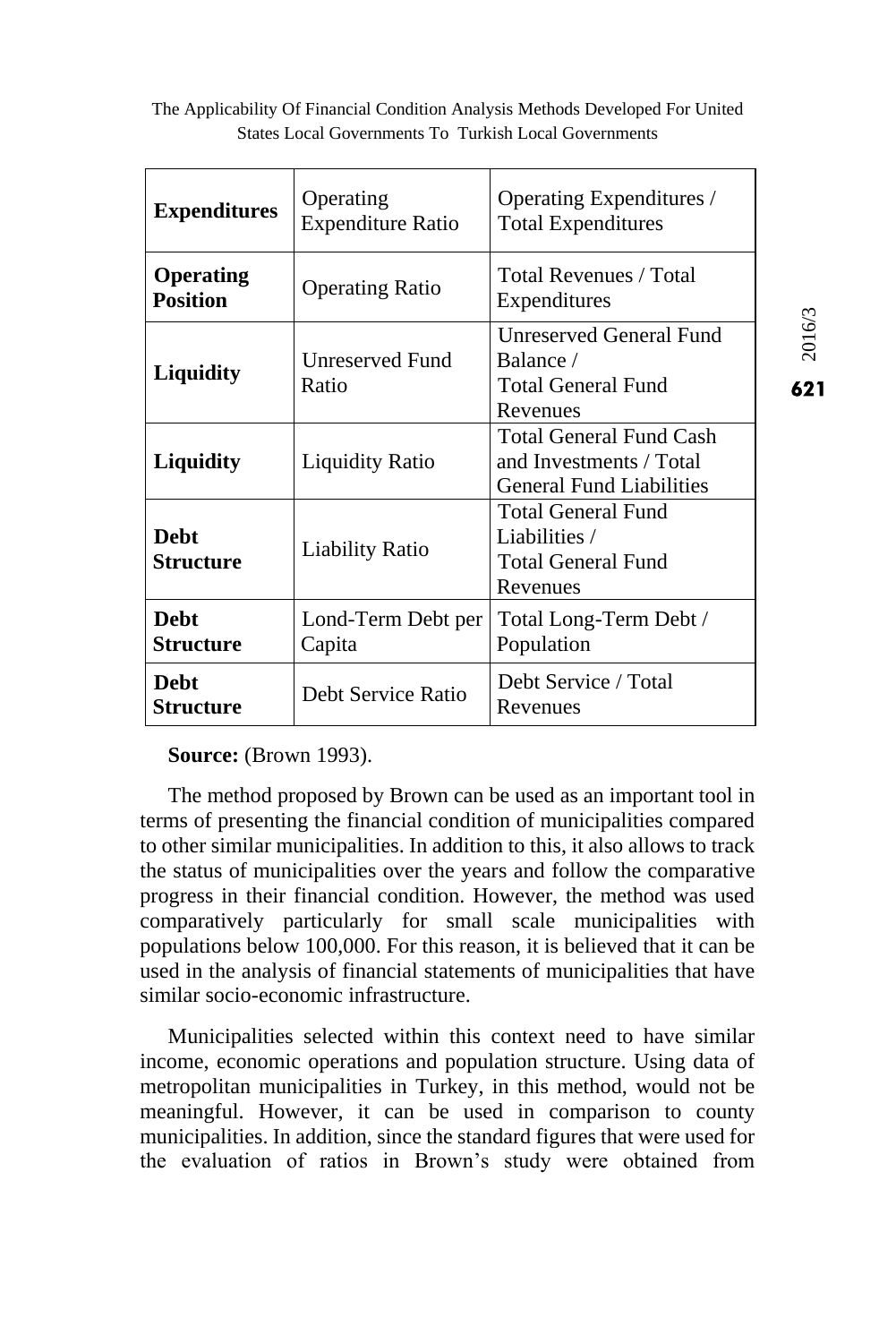municipalities of certain population in the US, these have to be adapted to our country.

### **3.3 GASB's Reporting Model**

GASB, which is located in the US, is a basic unit that supports measurement of financial condition and performance in the public sector. While there are three different accounting standard preparation councils in the US, the duty of the GASB, which was established in 1984, is to prepare financial reporting standards for 87 thousand local and 50 state administrations. Since its establishment by the Financial Accounting Foundation in 1984, GASB works on the application of performance measurement in administrations. The mission of GASB is the creation and development of accounting and financial reporting systems in state and local administrations. These standards are important with respect to taking economic, social, and political decisions based on information and fulfilling the duty of accountability to the public.  $<sup>1</sup>$ </sup>

In 1994, the GASB published a SEA report (Service Efforts and Accomplishments Reporting) which strongly supported local administrations. This report is a kind of standard performance report application which allows a local administration to compare its performance over time within itself or with other local administrations. As explained in the GASB, Concepts Statement No.1, performance measurement is often expressed as Service Efforts and Accomplishments Reporting (SEA).

There are several types of performance indicators that are used in performance measurement systems. These are, Input Indicators, Output/Labor Indicators, Result/Effectiveness Indicators, Efficiency (and Cost Effectiveness) Indicators, and Productivity Indicators. GASB suggests that additional conditions should be also considered instead of dealing only with these indicators. GASB stated that 80% of the US cities and town governments are in a better condition owing to making use of performance measurement. The measures led concerned institutions to focus on results and targets to be achieved, and acquire more information on factors that affected their performance. The use of measures led to improvement in the quality of their services and

 $\overline{a}$ 

<sup>1</sup> (http://www.seagov.org/initiatives/local\_gov.shtml)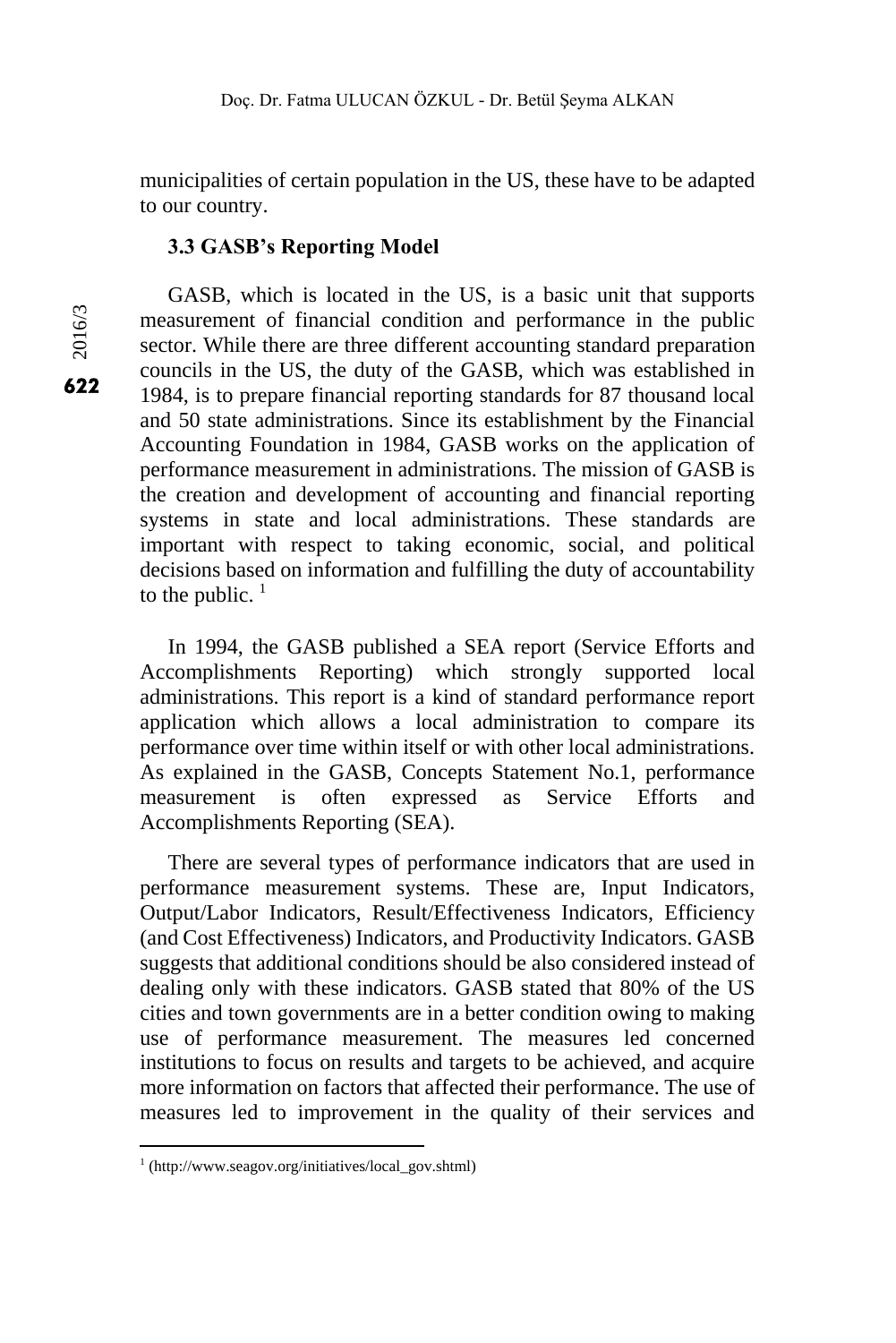increased their awareness towards consumers. In addition, they increased their communication with shareholders, including legislators, managers, and fiscal officers (National Center for Public Productivity, 1997).

Regarding the utilization of the new financial reporting model prepared by GASB Statement No.34, a study was carried out in 2007 by Xiaohu Wang, Lynda Dennis, and Yuan Sen Tu from Central Florida University, aimed at measuring the financial condition of public institutions. Developing a financial condition analysis model, the validity and reliability of the model was tested using financial data obtained from states in the US. Therefore, it is a model which was designed to address how the financial condition of a public institution will be measured, providing information to institutions that are associated with public sector accounting, citizens, those who were employed through election, and also managers. The financial reporting model, which covers all governments and states in the US, is one of the first studies created by the GASB Statement No.34, aimed at measuring the financial condition of public institutions. As part of this statement, public institution financial information is prepared based on a full accrual based accounting system and by focusing on economic resource measurement. Such representations, allow determining the long term effects of daily operations and decisions as well as making long term economic predictions for official authorities (Wang, Dennis and Tu 2007, 1).

There are 11 financial ratios in this study that aims to analyze financial statements of local administrations, is carried out based on accrual based accounting system, and proposes ratios that can be obtained by using the data of the two basic financial statements Statement of Financial Position and Statement of Financial Performance. These ratios are used to measure the financial condition of local administrations based of 4 different perspectives, including cash solvency, budget solvency, long-term solvency, and service-level solvency. The cash solvency is related to liquidity and effective cash management. In addition, it is also explained by the ability of the institution to create sufficient resources to pay short term liabilities. Budget solvency is defined as the ability of the institution to form sufficient income to finance its current or demanded services. Long term solvency is defined as the ability to pay long term liabilities on future resources. Finally, service solvency is defined as the ability to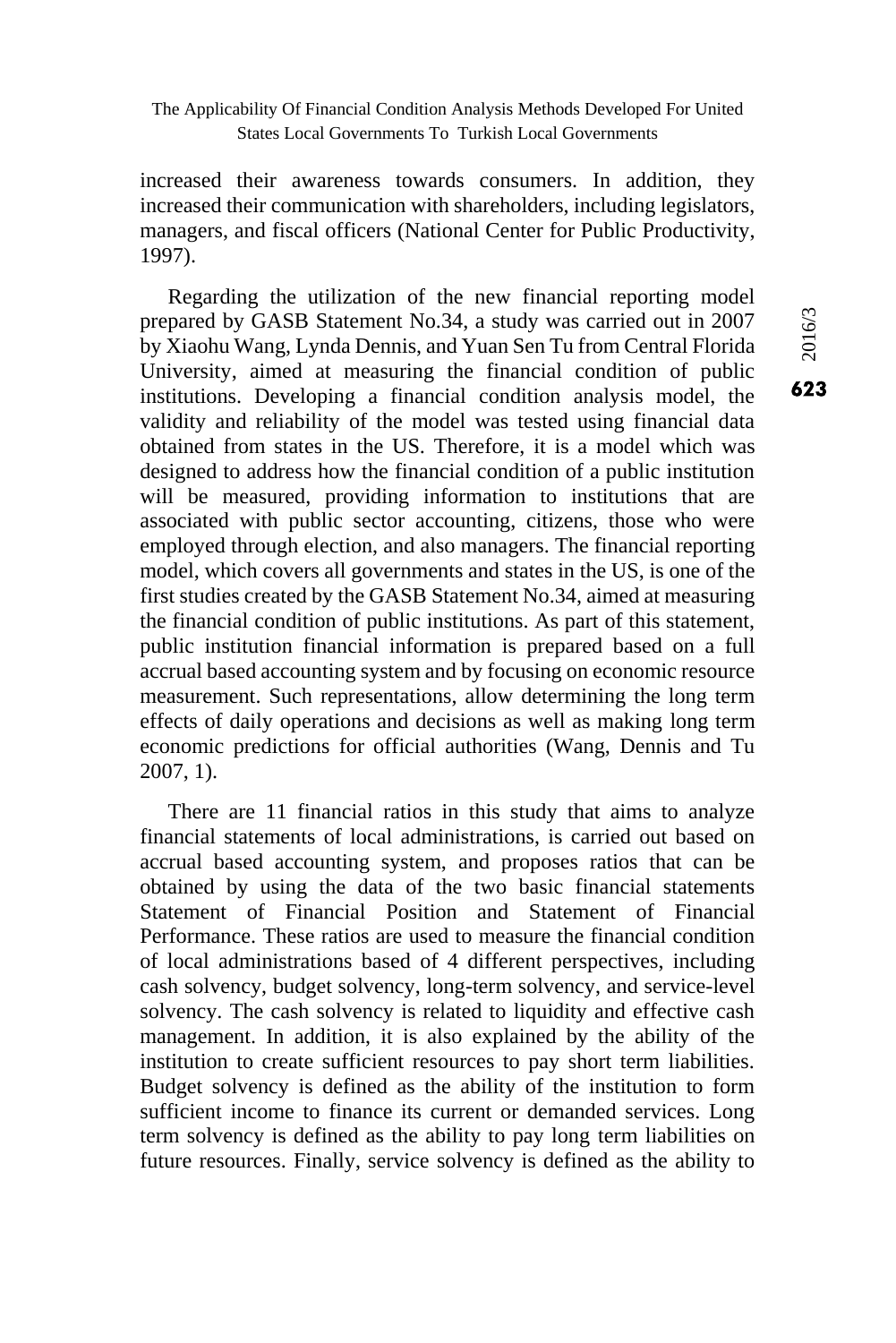provide and sustain services in line with citizens' needs and demands (Honadle, Costa, and Cigler, 2004, 139–176).

There are three ratios used to measure the cash solvency. Owing to these ratios, the short term solvency, which is an important indicator of financial condition, can be determined. If municipalities cannot pay their short term liabilities, their debts may increase. As a result of this, interest expenditures may also increase. In addition they can also lose their credibility. Personnel payments are one of the most important payment items of municipalities. Generally, when they fall into cash shortages, they prefer not to pay personnel wages. This leads to various social problems. Similarly, delaying the payments for purchased goods and services can push providers to add a late payment risk to the price of their provided services and goods. This can lead to increase in service costs of municipalities in the long term. Financial ratios that are proposed for the measurement of the cash solvency are the Cash Ratio, Quick Ratio, and the Current Ratio.

To measure the financial success of the budget, two ratios were used. The balance between income and expenditures is one of the main indicators for the healthy operation of the financial system. Expenditures made by municipalities should not be more than their income. Otherwise, it may not be possible to sustain services in the long term. Interest expenditures made to pay liabilities lead to decline in resources which have to be used for public service. Therefore, budget deficits in municipalities are not a good sign in terms of financial condition. Operating Ratio and Budget Surplus (Deficit) per Capita are ratios used to measure budget solvency.

Three ratios were used to measure the long term solvency. In order to make large investments, municipalities can receive long term liabilities from financial markets or the treasury. However, if the long term solvency of municipalities is not sufficient, they may not find the resources needed to realize the necessary investments and ensure the continuity of their services. Moreover, even if they find resources, since the risk ratios will be high, they may have to pay high interests. This in turn leads to inefficient utilization of resources. Financial ratios that show the long term solvency are the Net Assets Ratio, Long Term Liabilities Ratio, and Long Term Liabilities per Capita Ratio.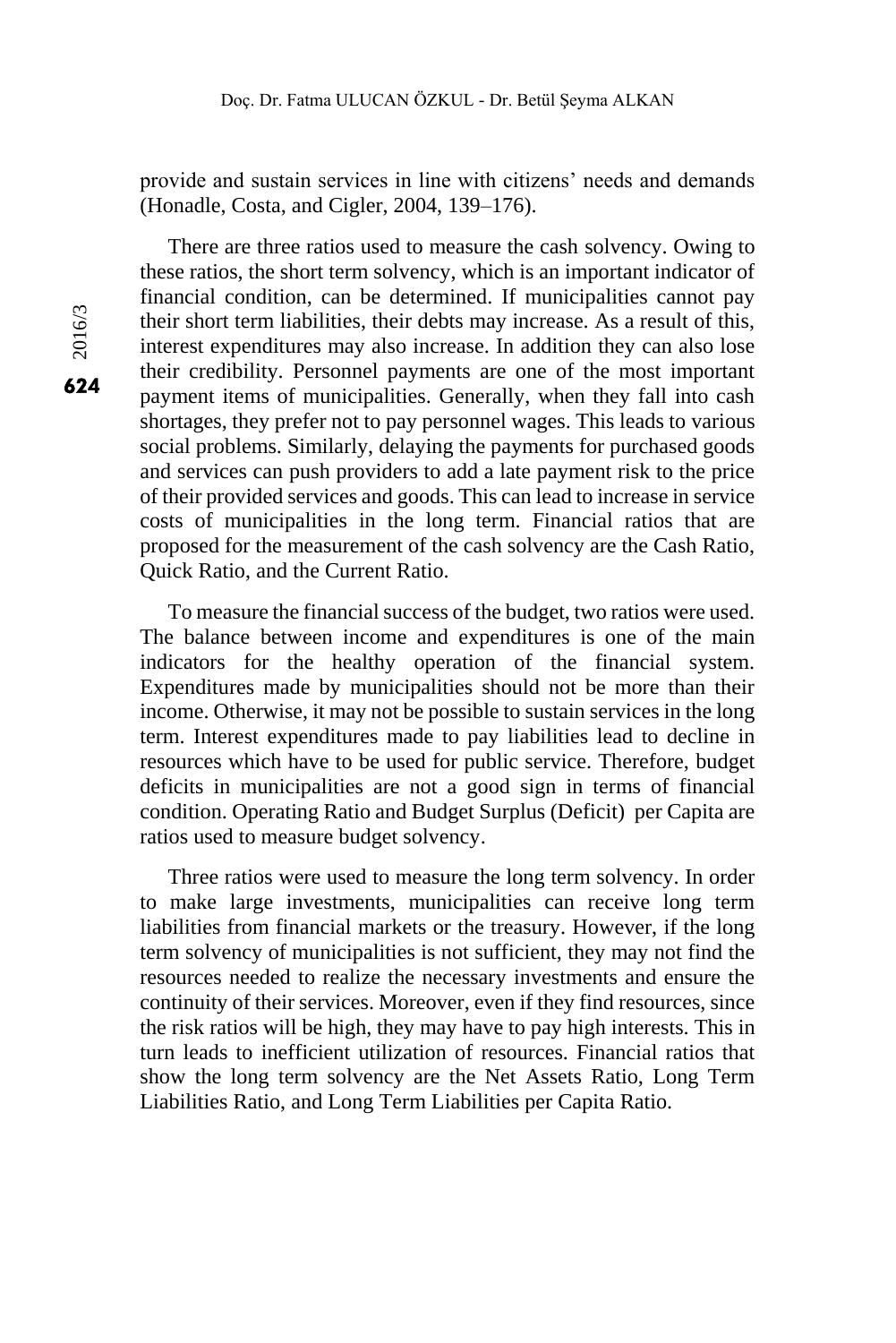Finally, three ratios were used to measure the solvency of services. In case short term expenditures are high, the quality and quantity of current services may decrease in the long term and if the received taxes and other incomes are high, later income increase may not be achieved. This may lead to public reaction (Wang, Dennis and Tu, 2007).

|                | <b>INDICATOR</b>                     | <b>FORMULA</b>                                                                | <b>DIMENSION</b>                    |  |
|----------------|--------------------------------------|-------------------------------------------------------------------------------|-------------------------------------|--|
| $\mathbf{1}$   | The Cash Ratio                       | Cash+Cash Equivalents+Investments /<br><b>Current Liabilities</b>             |                                     |  |
| $\overline{c}$ | The Quick Ratio                      | $Cash + Cash$<br>Equivalents+Investments+Receivables<br>/ Current Liabilities | <b>CASH</b><br><b>SOLVENCY</b>      |  |
| 3              | The Current<br>Ratio                 | Current Assets/ Current Liabilities                                           |                                     |  |
| $\overline{4}$ | The Operating<br>Ratio               | Total Revenues / Total Expenses                                               | <b>BUDGET</b>                       |  |
| 5              | Surplus (Deficit)<br>per Capita      | Total surpluses (deficits) / Population                                       | <b>SOLVENCY</b>                     |  |
| 6              | Net Asset Ratio                      | Restricted and Unrestricted net assets<br>/ Total assets                      |                                     |  |
| 7              | Long-Term<br><b>Liability Ratio</b>  | Long-term (non-current) Liabilities /<br><b>Total Assets</b>                  | <b>LONG-TERM</b><br><b>SOLVENCY</b> |  |
| 8              | Long-Term<br>Liability per<br>Capita | Long-term (non-current) Liabilities /<br>Population                           |                                     |  |
| 9              | Tax per Capita                       | Total Taxes / Population                                                      |                                     |  |
| 10             | Revenue per<br>Capita                | Total Revenues / Population                                                   | <b>SERVICE</b><br><b>SOLVENCY</b>   |  |
| 11             | Expenses per<br>Capita               | Total Revenues / Population                                                   |                                     |  |

# **Table 4. Financial Condition Measurement Ratios**

**Source:** (Wang, Dennis and Tu, 2007).

These ratios have emerged as the developed forms of various ratios used in certain studies carried out previously. As a result of investigating the existence of a dependency of the ratios to the social 625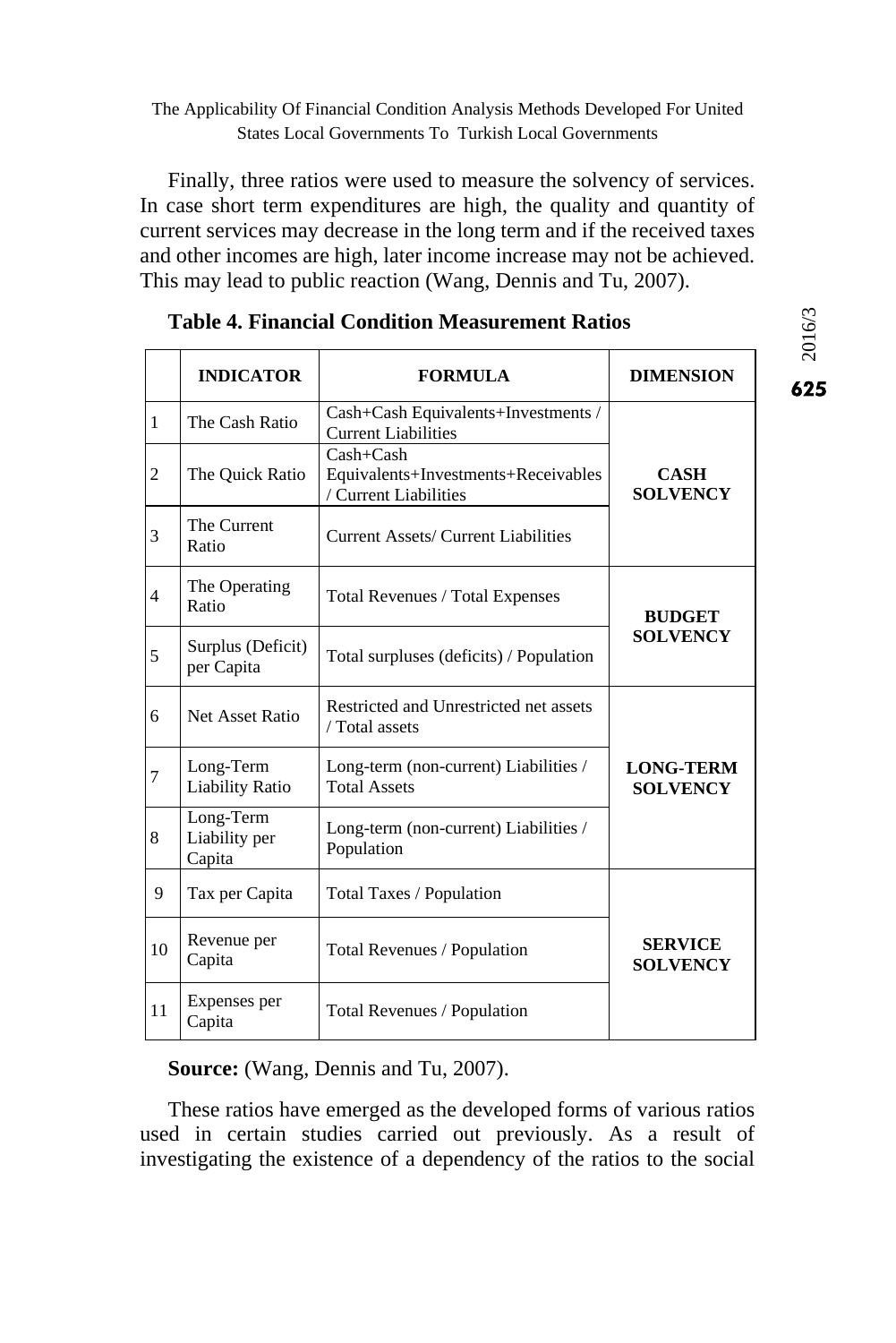and economic condition of municipalities in the study, it was concluded that they were dependent and that they were affected by economicsocial conditions. Therefore, it is also possible to apply these ratios in Turkey.

# **4. CONCLUSION**

In Turkey, with Law No. 5018 "Public Finance Management and Control Law" as of 2006, all institutions under general management have transitioned from the cash-based accounting system to the accrual based accounting system. With accrual based accounting, all the institution's activities are recorded, their assets and liabilities are shown in balance-sheets, and important documents like cash flow statements and operational result tables can be prepared. In the new accounting system, while budget implementation results are recorded on a cashbasis, operational results are recorded on an accrual-basis.

Local governments that are part of the public sector need to have accurate and reliable financial reporting, as they use up an important portion of the public funding; this requires the extensive reporting of the institutions' financial condition and operating results. This is why comprehensive financial statements began to be created with the new accounting system, enabling the analysis the institutions' financial condition. It is important that analyses and information suitable for speculation is created, as the municipalities within the scope of this study, being institutions that create and expend funds, are quite important for both international organizations as well as decisionmaking circles. Methods to analyze the financial condition of municipalities was examined in detail for Turkey, ultimately aiming to form the foundation of an accounting system that would provide additional information for financial analysis to information users that would be comprehensible, comparable and suited to their needs.

Use of analysis methods applied in the private sector for the public sector will not yield meaningful results due to the difference in general goals and objectives. The US pioneers the studies on the development of analysis methods to be used on financial statements for public sector institutions, with the most important studies being conducted on local administrations. When all developed methods to evaluate the financial condition of local administrations are examined, the GASB reporting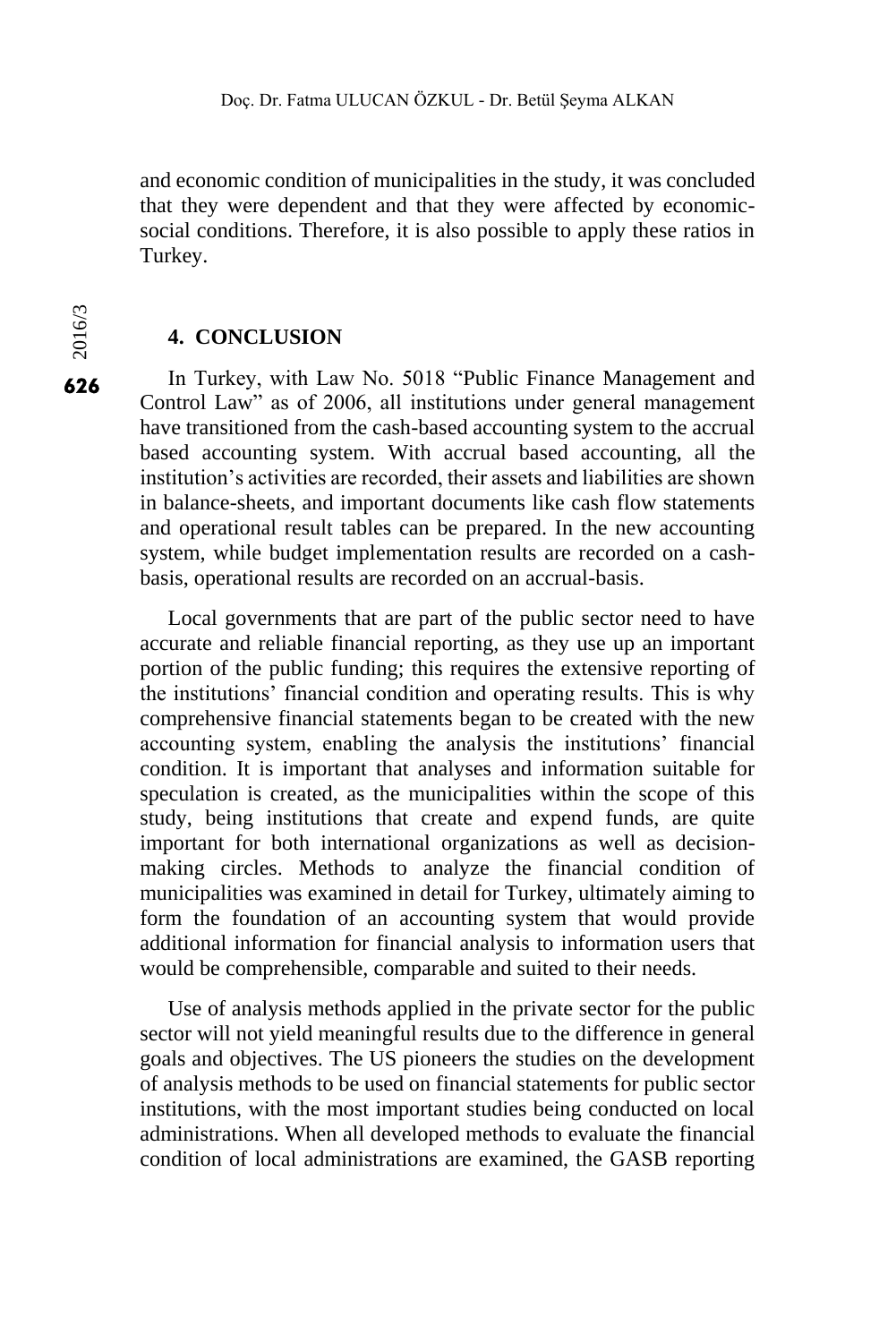model is an applicable method for metropolitan municipalities in Turkey. All ratios included in models is obtained from municiplality's financial statements. The ratios used in the GASB reporting model shed light for information users on the municipality's financial condition by measuring cash solvency, budget solvency, long-term solvency, and services-level solvency. By using useful accounting data, administrators can consider factors such as service solvency, the institution's liquidity condition and how expenditure will affect the institution in the short and long terms. Ultimately, instead of viewing accounting in public institutions as a legal obligation, it should be considered as a function of management and try to benefit from the accounting data and related analyses.

## **5. REFERENCES**

- Alkan, B.Ş. 2016." Financial Condition Analysis in the Public Sector and An Application: İstanbul Metropolitan Municipality" Bahçeşehir University Social Science Institute, Unpublished Doctorate Disertation.
- Bilge, S. 2006. "Yerel Yönetimlerde Performans Ölçümü ve Dışsal Faktörlerin Yerel Yönetimlerin Performansına etkisi üzerine Bir Araştırma" Anadolu University Social Science Institute, Unpublished Doctorate Disertation.
- Brown, K.W. 1993. "The 10-point Test of Financial Condition: Toward an Easy-to-Use Assessment Tool for Smaller Cities", Government Finance Review, December.
- Coe, C.K. 2008. "Preventing Local Government Fiscal Crises: Emerging Best Practices", Public Administration Review, 64(4): 759-763.
- Ersöz, M. 2011. "Kamu Kurumlarında Mali Tablolar Analizi Tekniklerinin Uygulanabilirliği", External Auditing Review: 284- 295.
- Groves, S.M., and Godsey, W.M. 1980." Evaluating Local Government Financial Condition", International City Management Association. New York: ICMA.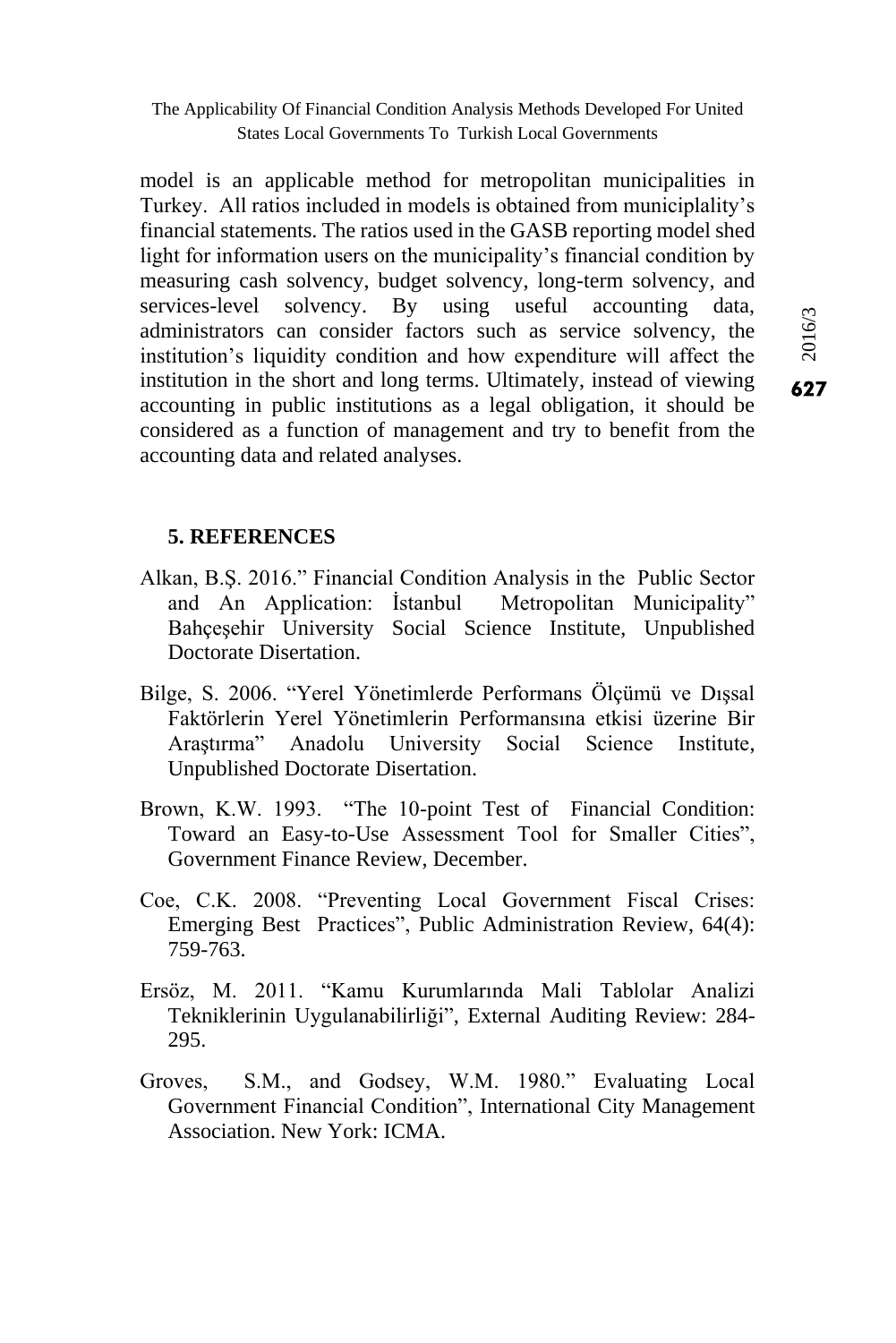- Groves, S.M., Godsey, W.M., and Shulman, M.A. 1981. "Financial Indicators for Local Government" , Public Budgeting and Finance.  $1(2): 42-60.$
- Groves, S.M., Valente, M.G., and Schulman, M. 2003. "Evaluation Financial Condition: A Handbook for Local Government.", Washington D.C.: International City/County Management Association.
- Hendrick, R. 2004. "Assessing and Measuring the Fiscal Health of Local Governments: Focus on Chicago Suburban Municipalities" , Urban Affairs Review, 40(1): 78-114.
	- Honadle, B.W., Costa J.M., and Cigler B. A. 2004. "Fiscal Health for Local Governments: An Introduction to Concepts", Practical Analysis and Strategies. San Diego, CA: Elsevier Academic Press: 139–176.
	- Kloha, P., Weissert, C.S., Kleine, R. 2005." Developing and Testing a Compositie Model to Predict Local Fiscal Distress".
	- Kopcynsi M. and Lombardo M. 1999. Comparative Performance Measurement: Insights and Lessons Learned from a Concertium Effort. Public Administration Review. 59(2): 124.
	- Ramsey T.K., 2013. Measuring and Evaluating The Financial Condition of Local Government. A Thesis. California State University.
	- Ridley, C.E. and Herbert S. 1938. Measuring Municipal Activities. Chicago: ICMA.
	- Rivenbark, W.C., Roenigk D.J, and Allison G.S. 2010. Conceptualizing Financial Condition in Local Government. Journal of Public Budgeting, 22 (2): 149-177.
	- Ruppel, W. 2010. Governmental Accounting, Hoboken: Wiley.
	- Svara J. H., 2001. "The Shifting Boundary between Elected Officials and City Managers in Large Council-Manager Cities" , Public Administration Review.61 (2): 176–183.

628